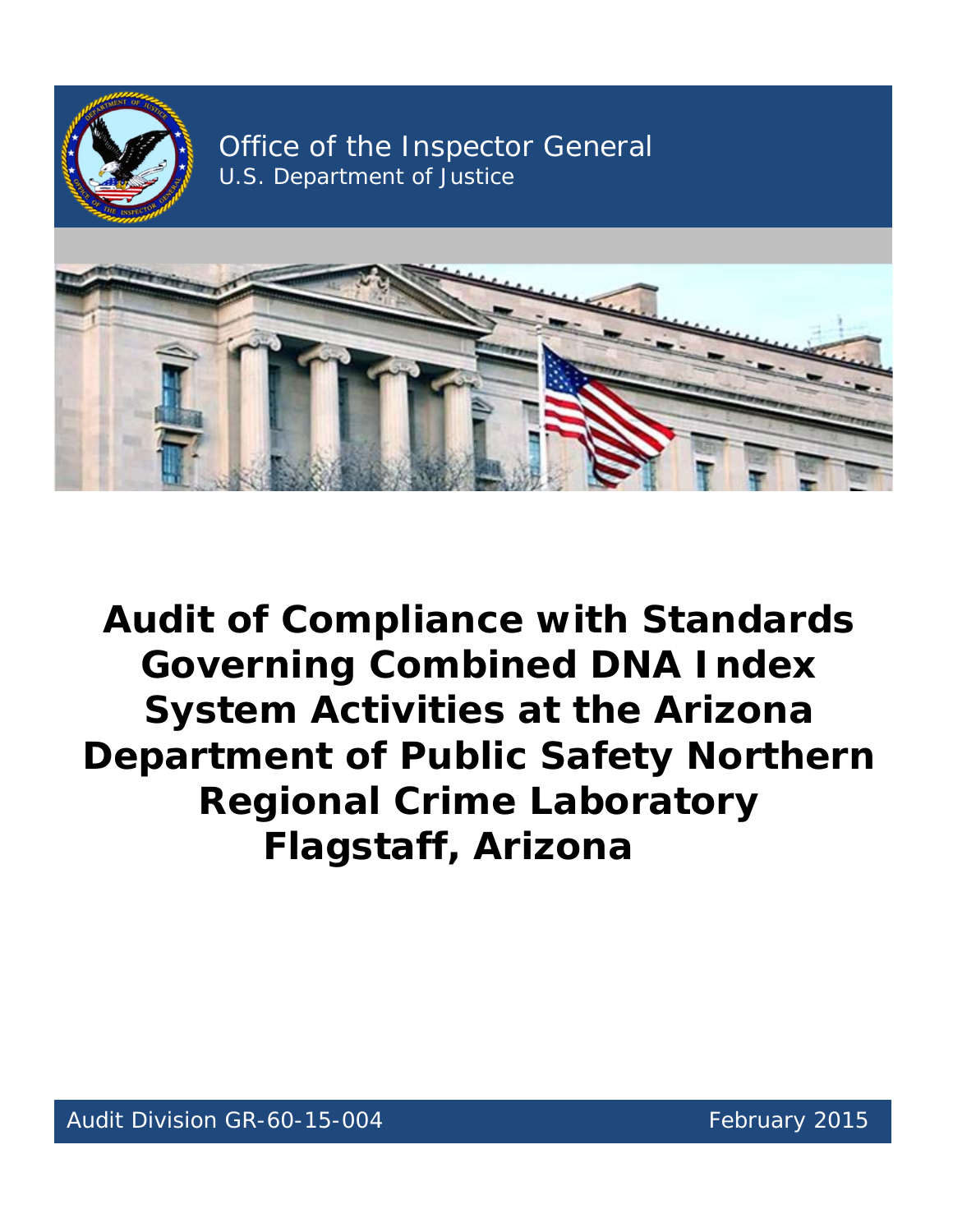# **COMBINED DNA INDEX SYSTEM ACTIVITIES AT THE AUDIT OF COMPLIANCE WITH STANDARDS GOVERNING ARIZONA DEPARTMENT OF PUBLIC SAFETY NORTHERN REGIONAL CRIME LABORATORY FLAGSTAFF, ARIZONA**

# **EXECUTIVE SUMMARY**

The Department of Justice Office of the Inspector General (OIG), Audit Division, has completed an audit of compliance with standards governing Combined DNA Index System (CODIS) activities at the Arizona Department of Public Safety, Northern Regional Crime Laboratory (Laboratory) in Flagstaff, Arizona.

#### **Background**

 from select international law enforcement agencies. The CODIS program allows law enforcement in solving crimes and identifying missing or unidentified persons.<sup>1</sup> The Federal Bureau of Investigation's (FBI) CODIS program combines forensic science and computer technology to provide an investigative tool to federal, state, and local crime laboratories in the United States, as well as those these crime laboratories to compare and match DNA profiles electronically to assist The FBI's CODIS Unit manages CODIS, as well as develops, supports, and provides the program to crime laboratories to foster the exchange and comparison of forensic DNA evidence.

 upward from the local level to the state level and then, if allowable, the national level. The National DNA Index System (NDIS), the highest level in the hierarchy, database and contains DNA profiles from local laboratories and state offenders. The Local DNA Index System (LDIS) is used by local laboratories. The FBI implemented CODIS as a distributed database with hierarchical levels that enables federal, state, and local crime laboratories to compare DNA profiles electronically. The hierarchy consists of three distinct levels that flow contains DNA profiles uploaded by law enforcement agencies across the United States and is managed by the FBI. NDIS enables the laboratories participating in the CODIS program to electronically compare DNA profiles on a national level. The State DNA Index System (SDIS) is used at the state level to serve as a state's DNA

#### **OIG Audit Objectives**

 $\overline{a}$ 

 2014. The objectives of our audit were to determine if: (1) the Laboratory was in Our audit generally covered the period from August 2012 through September compliance with select NDIS operational procedures; (2) the Laboratory was in

<span id="page-1-0"></span> $1$  DNA, or deoxyribonucleic acid, is genetic material found in almost all living cells that contains encoded information necessary for building and maintaining life. Approximately 99.9 percent of human DNA is the same for all people. The differences found in the remaining 0.1 percent allow scientists to develop a unique set of DNA identification characteristics (a DNA profile) for an individual by analyzing a specimen containing DNA.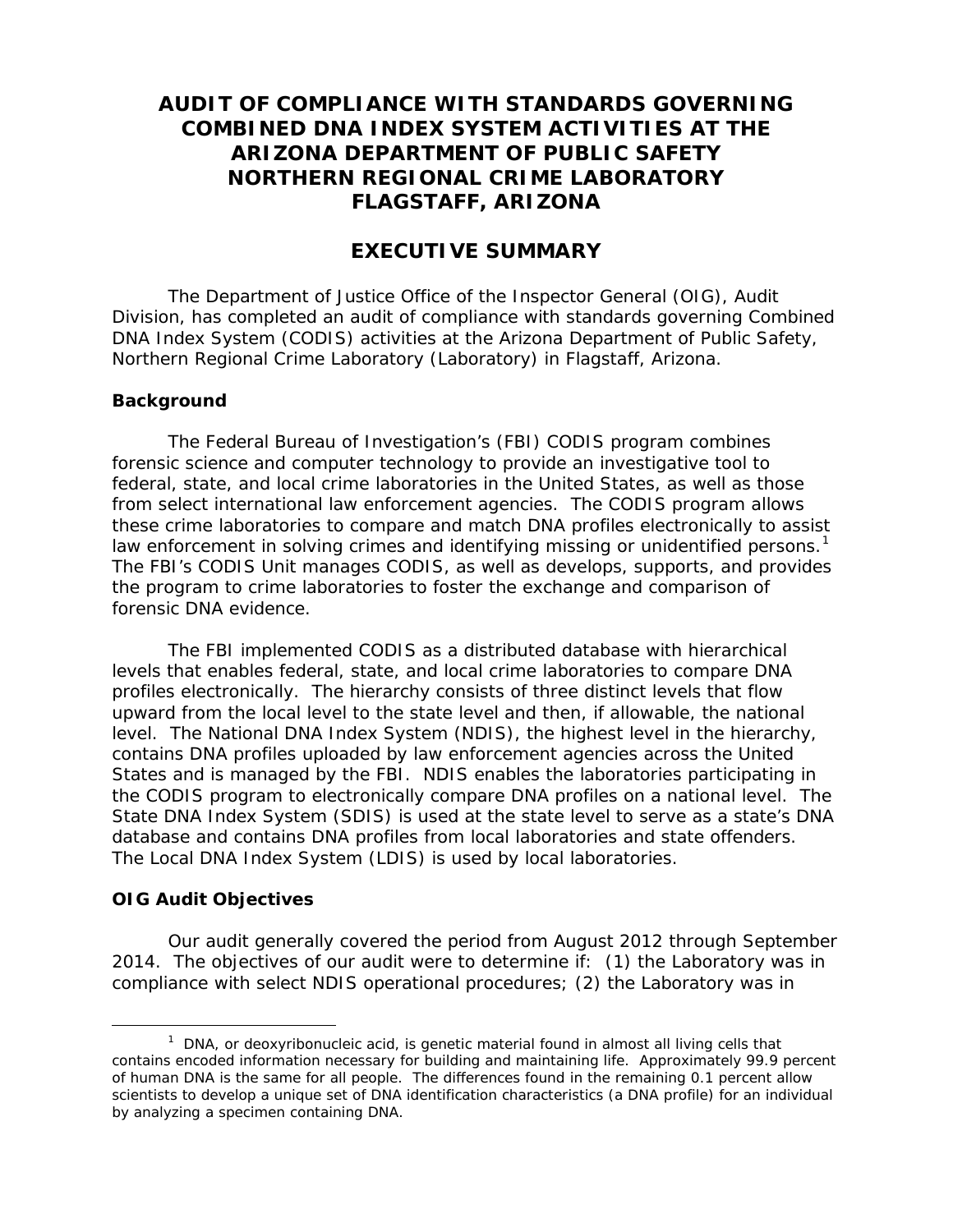accurate, and allowable for inclusion in NDIS. compliance with certain Quality Assurance Standards (QAS) issued by the FBI; and (3) the Laboratory's forensic DNA profiles in CODIS databases were complete,

Our review determined the following:

- and electronically safeguard CODIS; all appropriate documents were provided to the FBI for each CODIS user; and for the sample of NDIS • The Laboratory was in compliance with the NDIS operational procedures tested. Specifically, the Laboratory had sufficient measures to physically matches we reviewed, the match confirmation process was timely.
- The Laboratory was in compliance with the QAS we reviewed, including: procedures to ensure the integrity of evidence samples.<sup>[2](#page-2-0)</sup> We also found (1) completion of periodic external QAS reviews; (2) proper controls to prevent Laboratory access by unauthorized personnel; and (3) adequate the Laboratory does not currently outsource the analysis of its forensic DNA samples to another laboratory.
- uploaded to NDIS as of August 12, 2014. $3$  Of the 100 forensic profiles inclusion in NDIS. Our audit questioned six profiles because, although four of the six profiles. Two of the four deleted profiles migrated from the Laboratory's local database after the 2007 CODIS software update. marked profiles for upload to NDIS that were unallowable. Our review of August 12, 2014 identified two unallowable profiles in NDIS as a result of complications associated with the 2007 software upgrade and the • We reviewed 100 of the Laboratory's 525 forensic profiles that were sampled, we found 94 profiles were complete, accurate, and allowable for they were complete and accurate, they were either not from crime scene evidence, were developed from the suspect, or did not have sufficient detail in the case file to determine allowability. The Laboratory deleted Through human error, the previous CODIS Administrator inadvertently the 100 forensic profiles the Laboratory uploaded to NDIS as of Laboratory's efforts to correct the problem.

 with standards governing CODIS activities, which are discussed in detail in the We made three recommendations to address the Laboratory's compliance Findings and Recommendations section of the report. Our audit objectives, scope, and methodology are detailed in Appendix 1 of the report and the audit criteria are detailed in Appendix 2.

 included their comments in the report as applicable. We discussed the results of our audit with Laboratory officials and have

<span id="page-2-1"></span><span id="page-2-0"></span> $\overline{a}$ 

 $2$  The Laboratory is an LDIS lab, and therefore does not process offender samples.

update, the processed date used to run the universe of profiles was not the original processed date.  $3$  We requested from the FBI the universe of forensic profiles uploaded to NDIS by the Laboratory from August 11, 2009 to August 12, 2014. However, due to a 2007 CODIS software update, the processed date used to run the universe of profiles was not the original processed date.<br>As a result, there are profiles included in our sample that were processed prior to August 11, 2009.<br>ii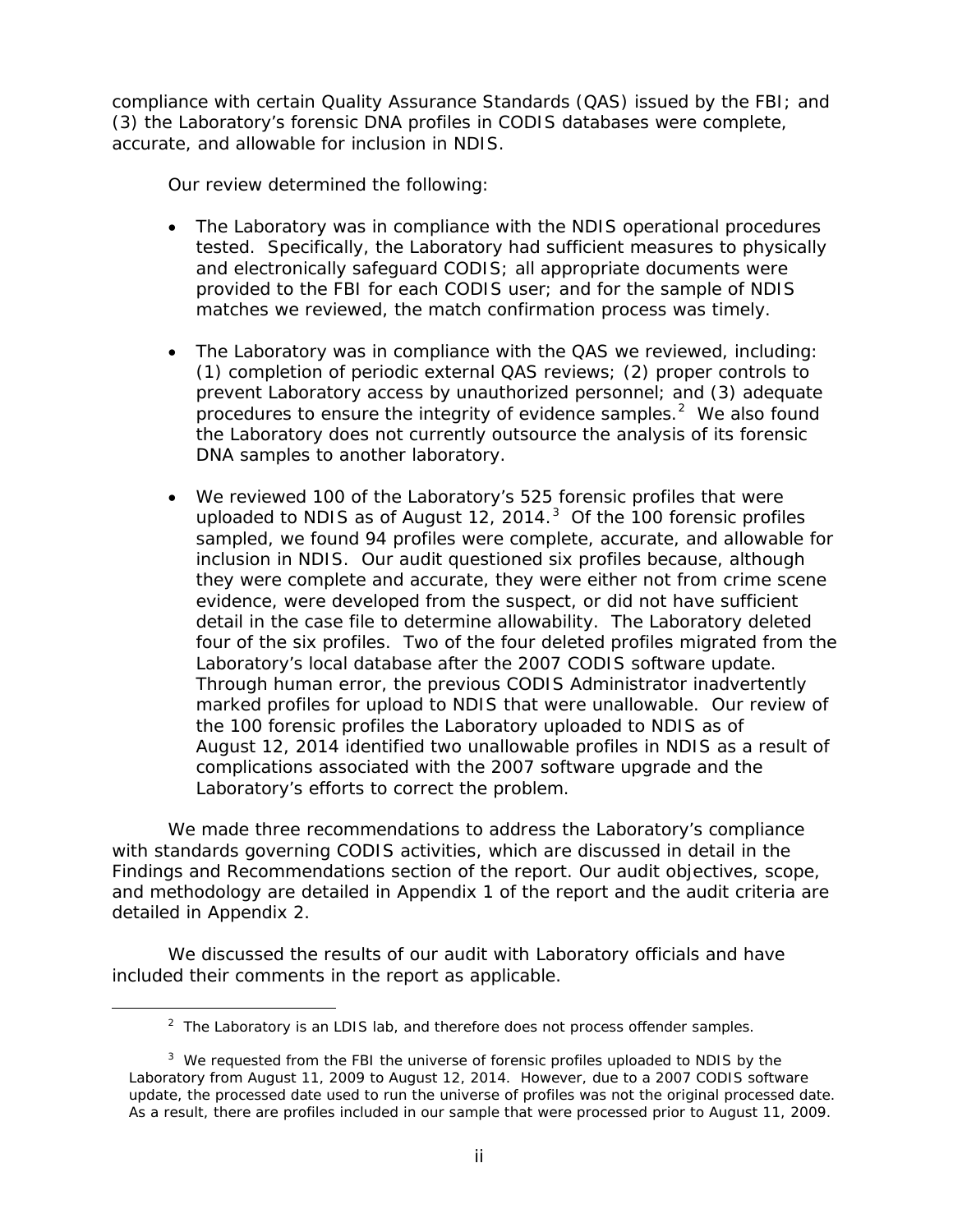# **AUDIT OF COMPLIANCE WITH STANDARDS GOVERNING COMBINED DNA INDEX SYSTEM ACTIVITIES AT THE ARIZONA DEPARTMENT OF PUBLIC SAFETY NORTHERN REGIONAL CRIME LABORATORY FLAGSTAFF, ARIZONA**

# **TABLE OF CONTENTS**

| $\mathbf{I}$ .                                                                                                                  |
|---------------------------------------------------------------------------------------------------------------------------------|
| $\Pi$ .                                                                                                                         |
| Suitability of Forensic DNA Profiles in CODIS Databases 12<br>HL.                                                               |
| APPENDIX 1: OBJECTIVES, SCOPE, AND METHODOLOGY  17                                                                              |
|                                                                                                                                 |
|                                                                                                                                 |
|                                                                                                                                 |
|                                                                                                                                 |
| APPENDIX 3: THE LABORATORY'S RESPONSE TO THE DRAFT REPORT  22                                                                   |
| APPENDIX 4: THE FBI'S RESPONSE TO THE DRAFT REPORT  23                                                                          |
| APPENDIX 5: OFFICE OF THE INSPECTOR GENERAL, AUDIT DIVISION<br>ANALYSIS AND SUMMARY OF ACTIONS NECESSARY TO CLOSE THE REPORT 24 |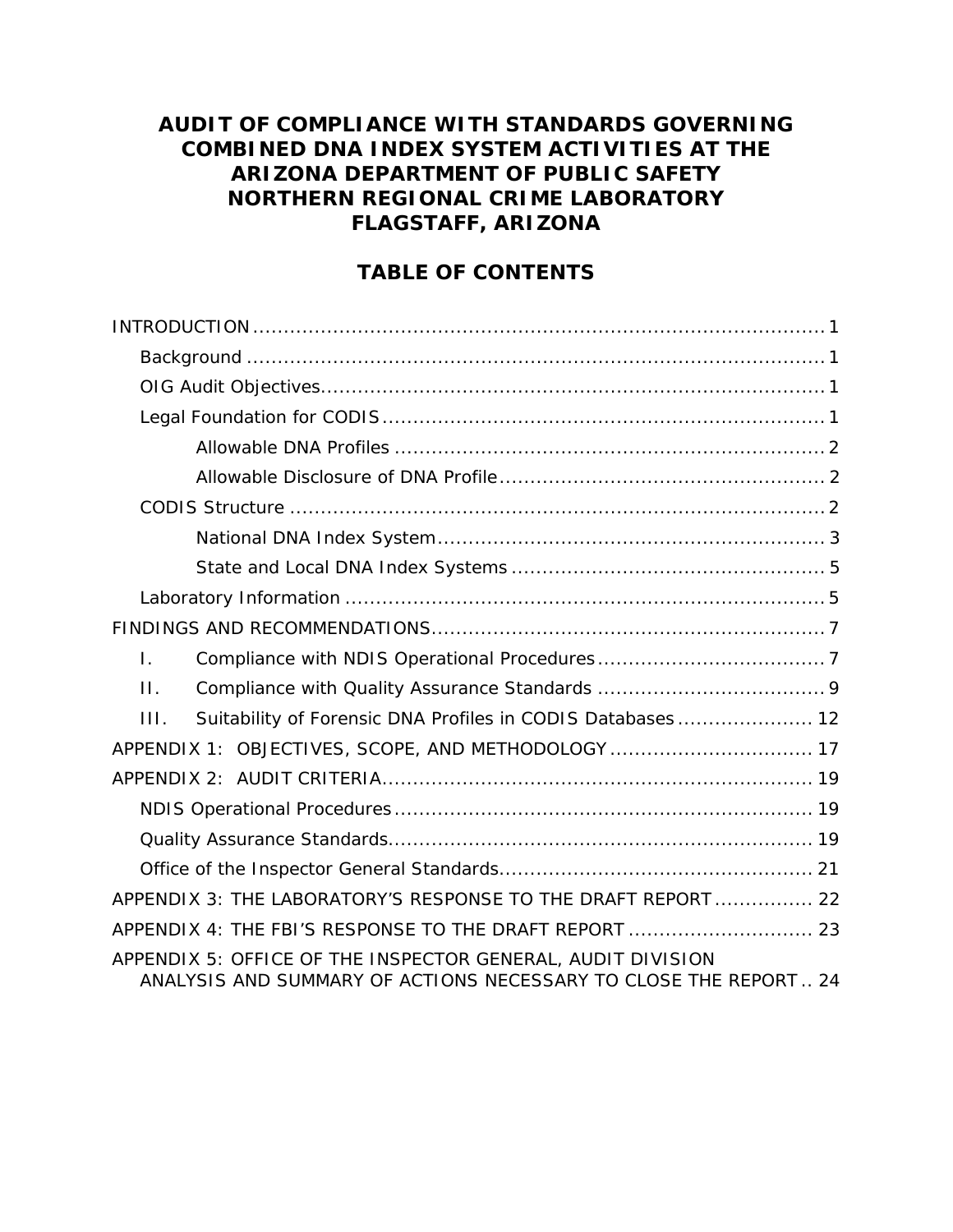# <span id="page-4-0"></span>**AUDIT OF COMPLIANCE WITH STANDARDS GOVERNING COMBINED DNA INDEX SYSTEM ACTIVITIES AT THE ARIZONA DEPARTMENT OF PUBLIC SAFETY NORTHERN REGIONAL CRIME LABORATORY FLAGSTAFF, ARIZONA**

# **INTRODUCTION**

The Department of Justice Office of the Inspector General (OIG), Audit Division, has completed an audit of compliance with standards governing Combined DNA Index System (CODIS) activities at the Arizona Department of Public Safety, Northern Regional Crime Laboratory (Laboratory) in Flagstaff, Arizona.

#### **Background**

 forensic science and computer technology. The CODIS program allows these enforcement in solving crimes and identifying missing or unidentified persons.<sup>[1](#page-4-2)</sup> The The Federal Bureau of Investigation's (FBI) CODIS provides an investigative tool to federal, state, and local crime laboratories in the United States using laboratories to compare and match DNA profiles electronically, thereby assisting law FBI's CODIS Unit manages CODIS and is responsible for its use in fostering the exchange and comparison of forensic DNA evidence.

#### **OIG Audit Objectives**

databases were complete, accurate, and allowable for inclusion in NDIS. databases were complete, accurate, and allowable for inclusion in NDIS.<br>Appendix 1 contains a detailed description of our audit objectives, scope, and methodology. Appendix 2 contains the criteria used to conduct the audit. Our audit generally covered the period from August 2012 to September 2014. The objectives of our audit were to determine if: (1) the Laboratory was in compliance with select National DNA Index System (NDIS) operational procedures; (2) the Laboratory was in compliance with certain Quality Assurance Standards (QAS) issued by the FBI; and (3) the Laboratory's forensic DNA profiles in CODIS

#### <span id="page-4-1"></span>**Legal Foundation for CODIS**

 $\overline{a}$ 

 The FBI's CODIS program began as a pilot project in 1990. The DNA Identification Act of 1994 (Act) authorized the FBI to establish a national index of amendments, has been codified in a federal statute (Statute) providing the legal authority to establish and maintain NDIS.<sup>2</sup> Allowable DNA Profiles DNA profiles for law enforcement purposes. The Act, along with subsequent

<span id="page-4-3"></span><span id="page-4-2"></span>by analyzing a specimen containing DNA.<br> $^{2}$  42 U.S.C.A. § 14132 (2006).  $1$  DNA, or deoxyribonucleic acid is genetic material found in almost all living cells that contains encoded information necessary for building and maintaining life. Approximately 99.9 percent of human DNA is the same for all people. The differences found in the remaining 0.1 percent allow scientists to develop a unique set of DNA identification characteristics (a DNA profile) for an individual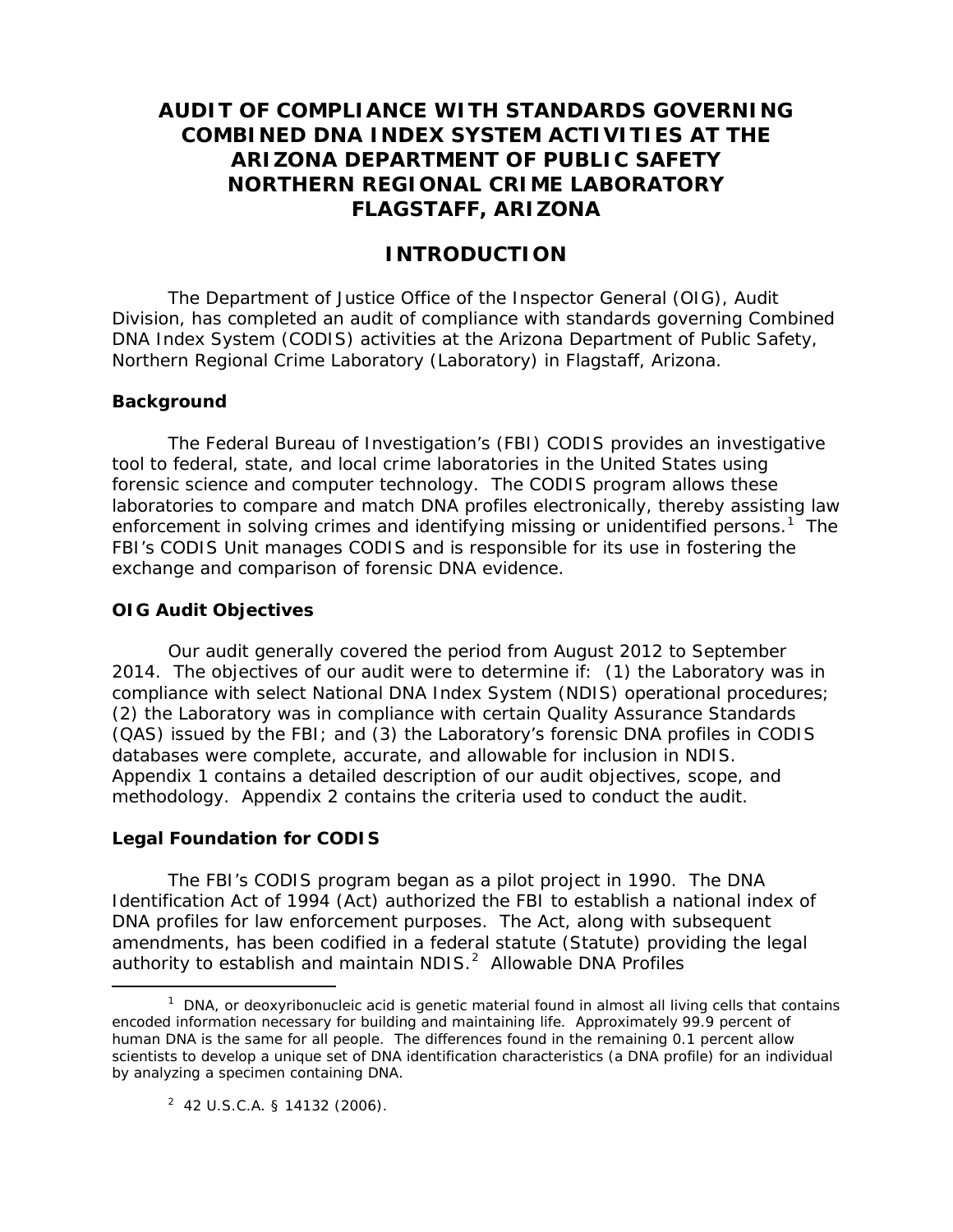<span id="page-5-1"></span> relatives of missing persons. The Statute authorizes NDIS to contain the DNA identification records of persons convicted of crimes, persons who have been charged in an indictment or information with a crime, and other persons whose DNA samples are collected under applicable legal authorities. Samples voluntarily submitted solely for elimination purposes are not authorized for inclusion in NDIS. The Statute also authorizes NDIS to include analysis of DNA samples recovered from crime scenes or from unidentified human remains, as well as those voluntarily contributed from

#### *Allowable Disclosure of DNA Profiles*

 analyses performed by or on behalf of a criminal justice agency – or the U.S. agencies for law enforcement identification purposes; (2) in judicial proceedings, if quality control purposes. The Statute requires that NDIS only include DNA information that is based on Department of Defense – in accordance with QAS issued by the FBI. The DNA information in the index is authorized to be disclosed only: (1) to criminal justice otherwise admissible pursuant to applicable statutes or rules; (3) for criminal defense purposes, to a defendant who shall have access to samples and analyses performed in connection with the case in which the defendant is charged; or (4) if personally identifiable information (PII) is removed for a population statistics database, for identification research and protocol development purposes, or for

#### <span id="page-5-0"></span>**CODIS Structure**

 profiles electronically. CODIS consists of a hierarchy of three distinct levels: which serves as a state's DNA database containing DNA profiles from local System (LDIS), used by local laboratories. DNA profiles originate at the local level and then flow upward to the state and, if allowable, national level. For example, the local laboratory in the Florida Department of Law Enforcement Orlando, Florida, overseeing NDIS issues for all CODIS-participating laboratories within the state.<br>The graphic below illustrates how the system hierarchy works. The FBI implemented CODIS as a distributed database with hierarchical levels that enables federal, state, and local crime laboratories to compare DNA (1) NDIS, managed by the FBI as the nation's DNA database containing DNA profiles uploaded by participating states; (2) the State DNA Index System (SDIS), laboratories within the state and state offenders; and (3) the Local DNA Index sends its profiles to the state laboratory in Tallahassee, Florida, which then uploads the profiles to NDIS. Each state participating in CODIS has one designated SDIS laboratory. The SDIS laboratory maintains its own database and is responsible for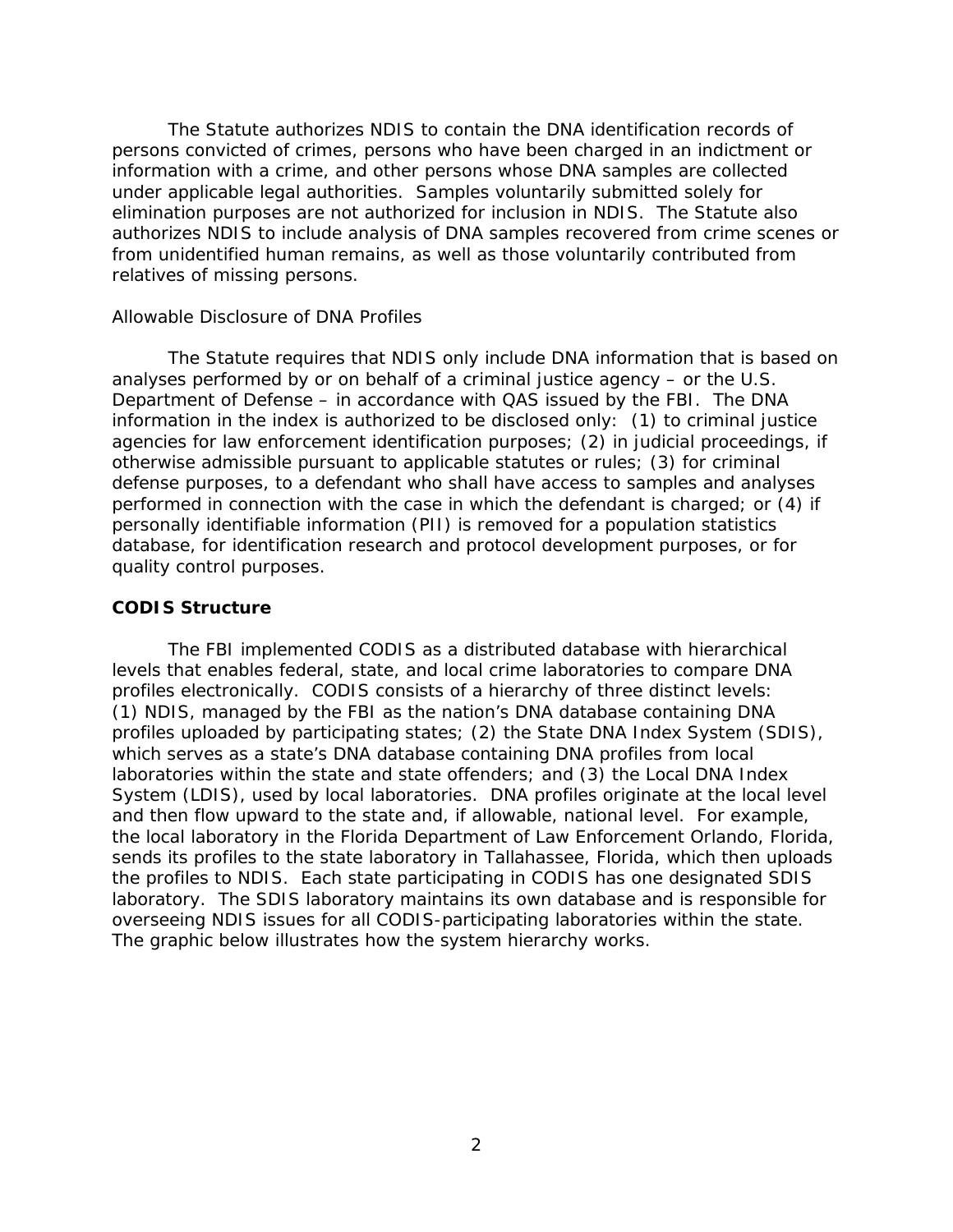# **Example of System Hierarchy within CODIS**

<span id="page-6-0"></span>

#### *National DNA Index System*

<span id="page-6-1"></span>l

 national level. NDIS does not contain names or other PII about the profiles. contacts. NDIS contains the following 10 searchable indices: NDIS, the highest level in the CODIS hierarchy, enables laboratories participating in the CODIS program to electronically compare DNA profiles on a Therefore, matches are resolved through a system of laboratory-to-laboratory

- convicted of qualifying offenses. $3$ • Convicted Offender Index contains profiles generated from persons
- Arrestee Index is comprised of profiles developed from persons who have been arrested, indicted, or charged in an information with a crime.
- Legal Index consists of profiles that are produced from DNA samples collected from persons under other applicable legal authorities.<sup>4</sup>

 $3$  The phrase "qualifying offenses" refers to state or federal crimes that require a person to provide a DNA sample in accordance with applicable laws.

<span id="page-6-2"></span><sup>&</sup>lt;sup>4</sup> An example of a Legal Index profile would be one from a person found not guilty by reason of insanity who is required by the relevant state law to provide a DNA sample.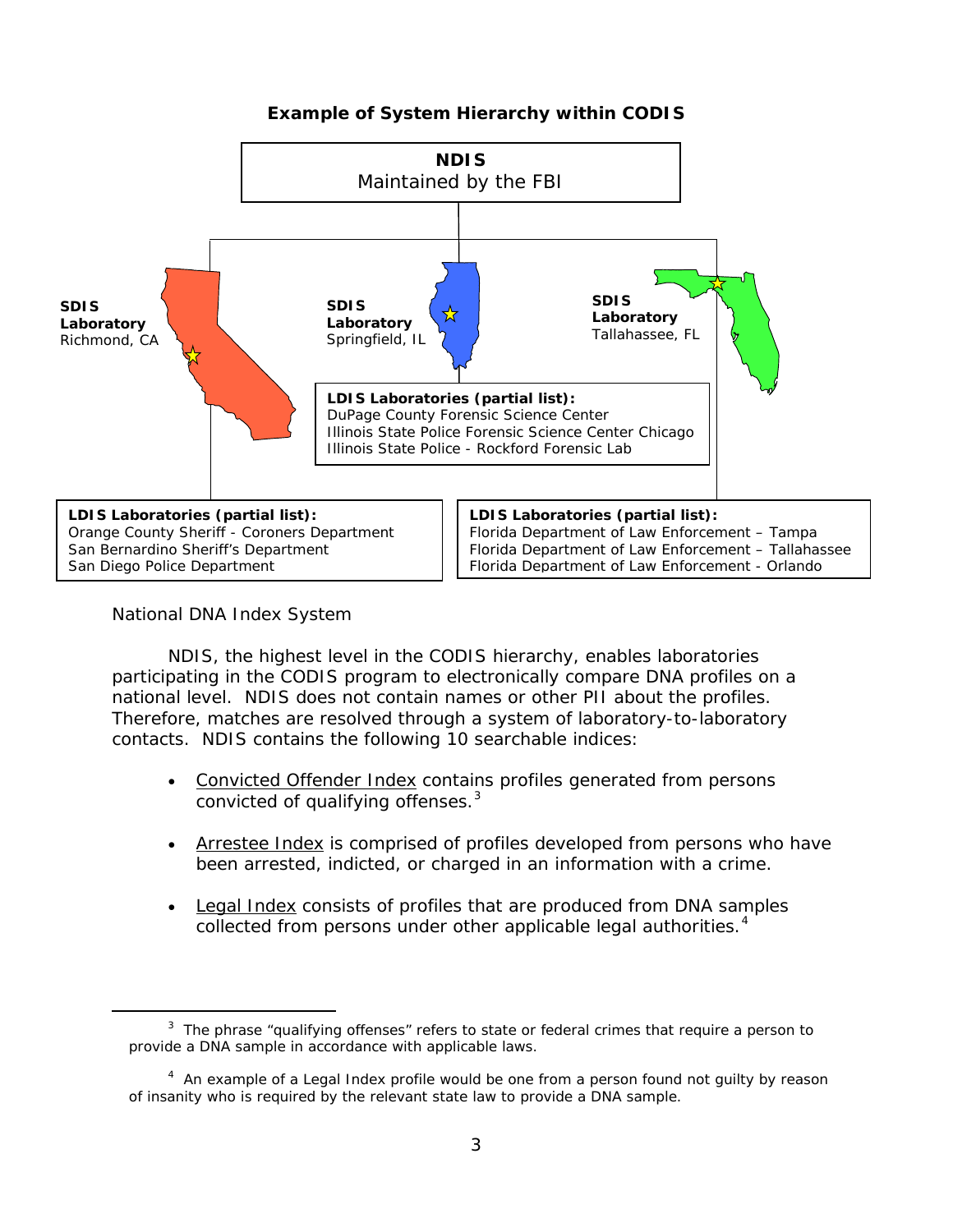- sample for analysis and entry into NDIS. • Detainee Index contains profiles from non-U.S. persons detained under the authority of the United States and required by law to provide a DNA
- Forensic Index profiles originate from a single source Forensic Sample (biological sample found at the scene of a crime) attributable to the putative perpetrator.
- Forensic Mixture Index profiles originate from forensic samples that contain DNA contributed from more than one source attributable to a putative perpetrator(s).
- at any of the 13 core CODIS loci. • Forensic Partial Index profiles that originate from a single source (or a fully deduced profile originating from a mixture) Forensic Sample attributable to the putative perpetrator with either locus or allelic dropout
- deduced missing persons. • Missing Person Index contains known DNA records of missing persons and
- living individuals and the remains of unidentified deceased individuals.<sup>5</sup> • Unidentified Human (Remains) Index holds profiles from unidentified
- Relatives of Missing Person Index is comprised of DNA profiles generated from the biological relatives of individuals reported missing.

Given these multiple databases, the main functions of CODIS are to: Given these multiple databases, the main functions of CODIS are to: (1) generate investigative leads that may help in solving crimes, and (2) identify missing and unidentified persons.

 solve crimes. Investigative leads may be generated through matches between the Forensic Index and other indices in the system, including the Convicted Offender, The Forensic Index generates investigative leads in CODIS that may help Arrestee, and Legal Indices. These matches may provide investigators with the identity of suspected perpetrators. CODIS also links crime scenes through matches between Forensic Index profiles, potentially identifying serial offenders.

 of the FBI's National Missing Person DNA Database program through its ability to investigators with leads in solving missing and unidentified person cases. In addition to generating investigative leads, CODIS furthers the objectives identify missing and unidentified individuals. For instance, those persons may be identified through matches between the profiles in the Missing Person Index and the Unidentified Human (Remains) Index. In addition, the profiles within the Missing Person and Unidentified Human (Remains) Indices may be searched against the Forensic, Convicted Offender, Arrestee, Detainee, and Legal Indices to provide

<span id="page-7-0"></span> $\overline{a}$ 

 profile from a child or other individual, who cannot or refuses to identify themselves.  $5$  An example of an Unidentified Human (Remains) Index profile from a living person is a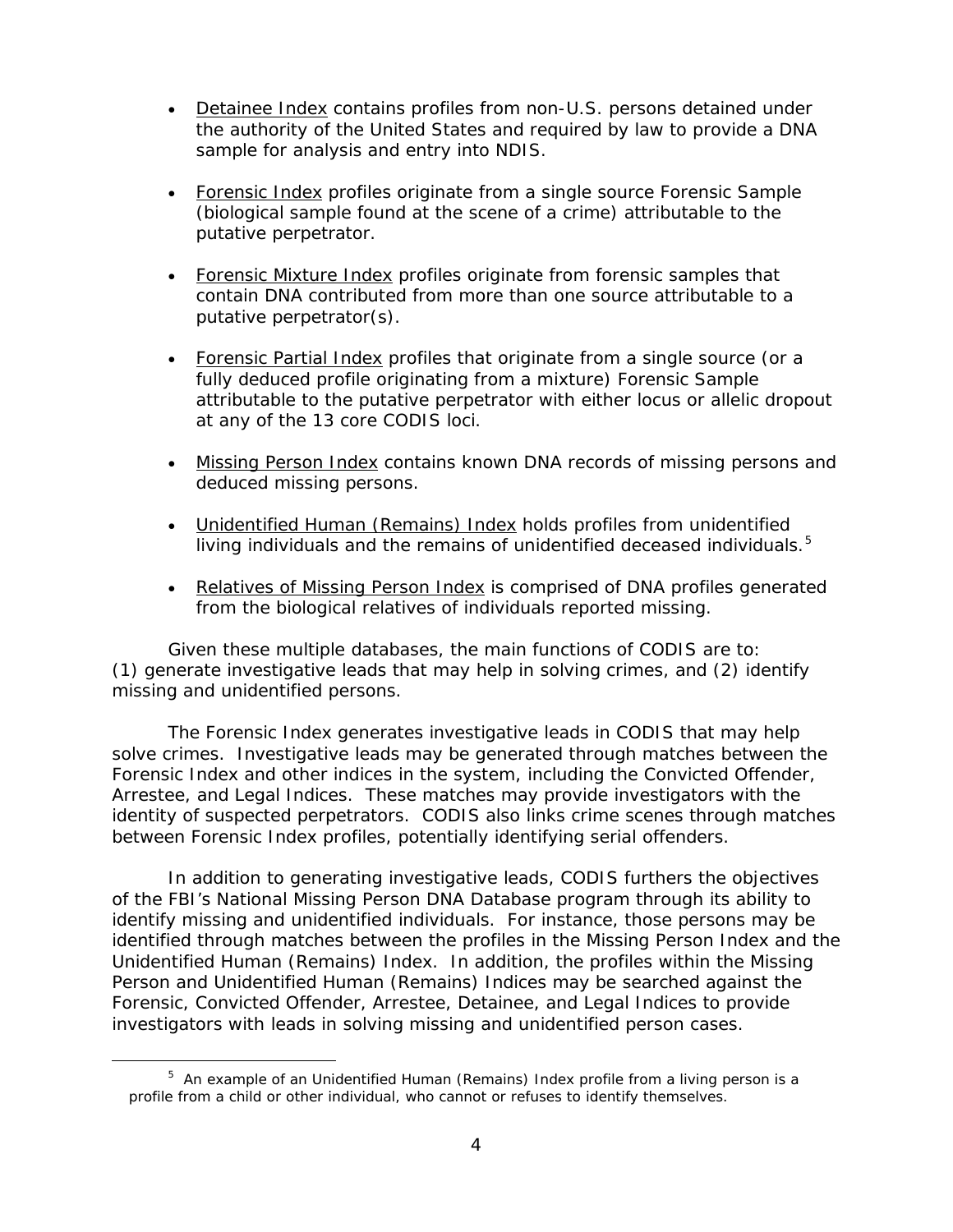#### *State and Local DNA Index Systems*

 CODIS software to upload profiles to NDIS. However, before a laboratory is allowed to participate at the national level and upload DNA profiles to NDIS, a an SDIS laboratory are required to adhere to the MOU signed by the SDIS laboratory. The FBI provides CODIS software free of charge to any state or local law enforcement laboratory performing DNA analysis. Laboratories are able to use the Memorandum of Understanding (MOU) must be signed between the FBI and the applicable state's SDIS laboratory. The MOU defines the responsibilities of each party, includes a sublicense for the use of CODIS software, and delineates the standards laboratories must meet in order to utilize NDIS. Although officials from LDIS laboratories do not sign an MOU, LDIS laboratories that upload DNA profiles to

 and federal laws, as well as NDIS regulations. However, states or localities may maintain NDIS-restricted profiles in SDIS or LDIS. For instance, a local law may regulations do not authorize the upload of that profile to the national level. States are authorized to upload DNA profiles to NDIS based on local, state, allow for the collection and maintenance of a victim profile at LDIS but NDIS

information that resulted from a DNA analysis and may not be searched at NDIS.<sup>6</sup> of a profile increases. Inaccurate profiles, which contain incorrect DNA information, individual's privacy and foster the public's confidence in CODIS. Therefore, it is the allowable for inclusion in NDIS. CODIS becomes more useful as the quantity of DNA profiles in the system increases because the potential for additional leads rises. However, the utility of CODIS relies upon the completeness, accuracy, and quality of profiles that laboratories upload to the system. Incomplete CODIS profiles are those for which the required number of core loci were not tested or do not contain all of the DNA The probability of a false match among DNA profiles is reduced as the completeness may generate false positive leads, false negative comparisons, or lead to the identification of an incorrect sample. Further, laws and regulations exclude certain types of profiles from being uploaded to CODIS to prevent violations to an responsibility of the Laboratory to ensure that it is adhering to the NDIS operational procedures and the profiles uploaded to CODIS are complete, accurate, and

#### <span id="page-8-0"></span>**Laboratory Information**

<span id="page-8-1"></span>l

 Laboratory into New Mexico and Utah. The Laboratory participates in the CODIS program as a LDIS laboratory and maintains a forensic database. The Laboratory The Laboratory is one of four laboratories in the Arizona Department of Public Safety, Scientific Analysis Bureau. The Laboratory serves hundreds of agencies and tribes in the Northern Region of Arizona including, but not limited to, the Bullhead City Police Department (PD); Pinetop PD; Snowflake PD; and the Apache, Mohave, and Navajo tribes. In addition, the Laboratory maintains a contract with the FBI to process DNA from Indian reservations, which extends the areas served by the

 $6$  A "locus" is a specific location of a gene on a chromosome. The plural form of locus is loci.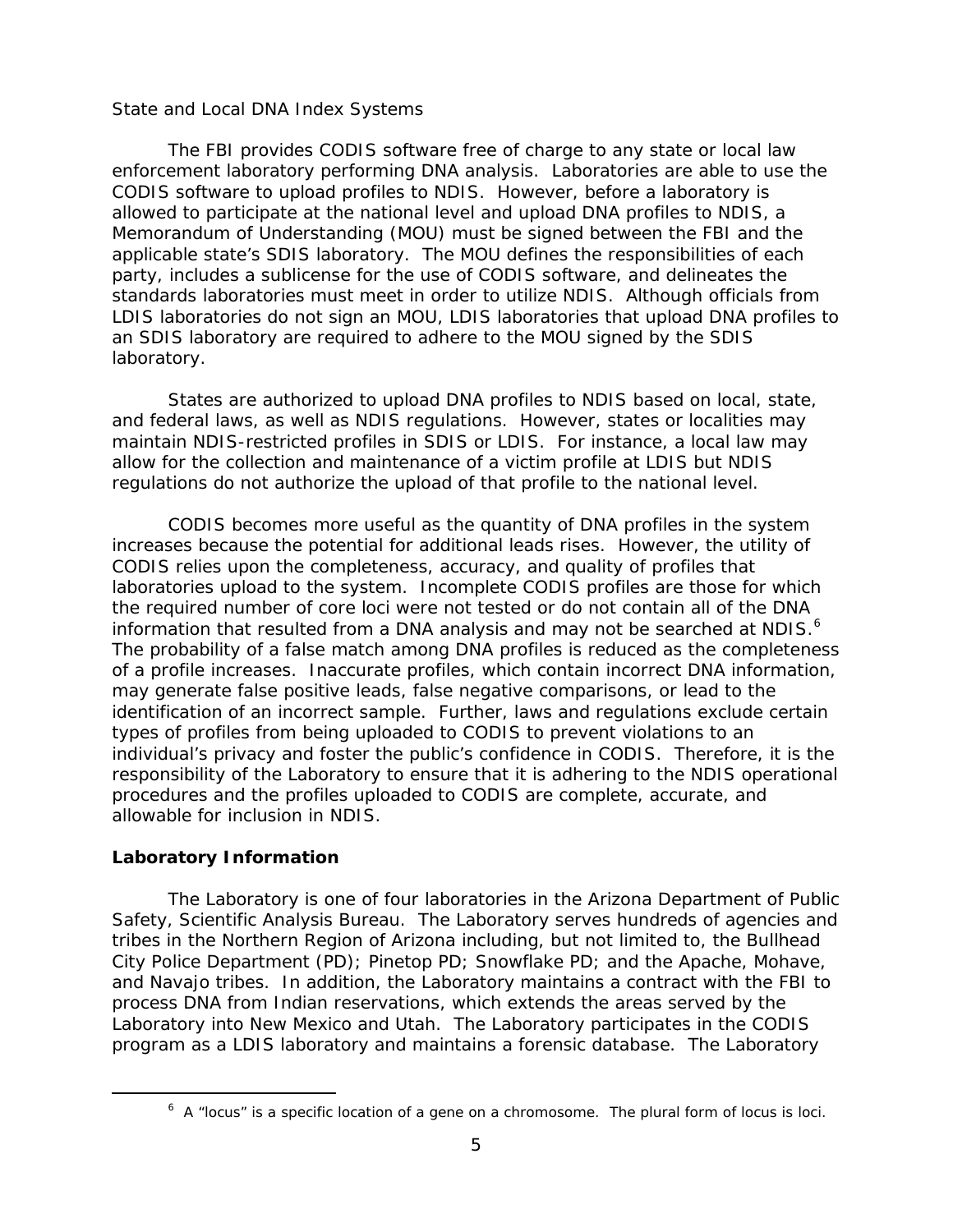began processing evidence in criminal cases and uploading forensic profiles into NDIS in 1993.

 The Laboratory was Legacy accredited by the American Society of Crime up for renewal in March 2019. Laboratory Directors/Laboratory Accreditation Board (ASCLD/LAB) in the 1980's, and received their ISO accreditation approximately 5 years ago. The Laboratory's most recent ASCLD/LAB review took place in January 2014, and the Laboratory is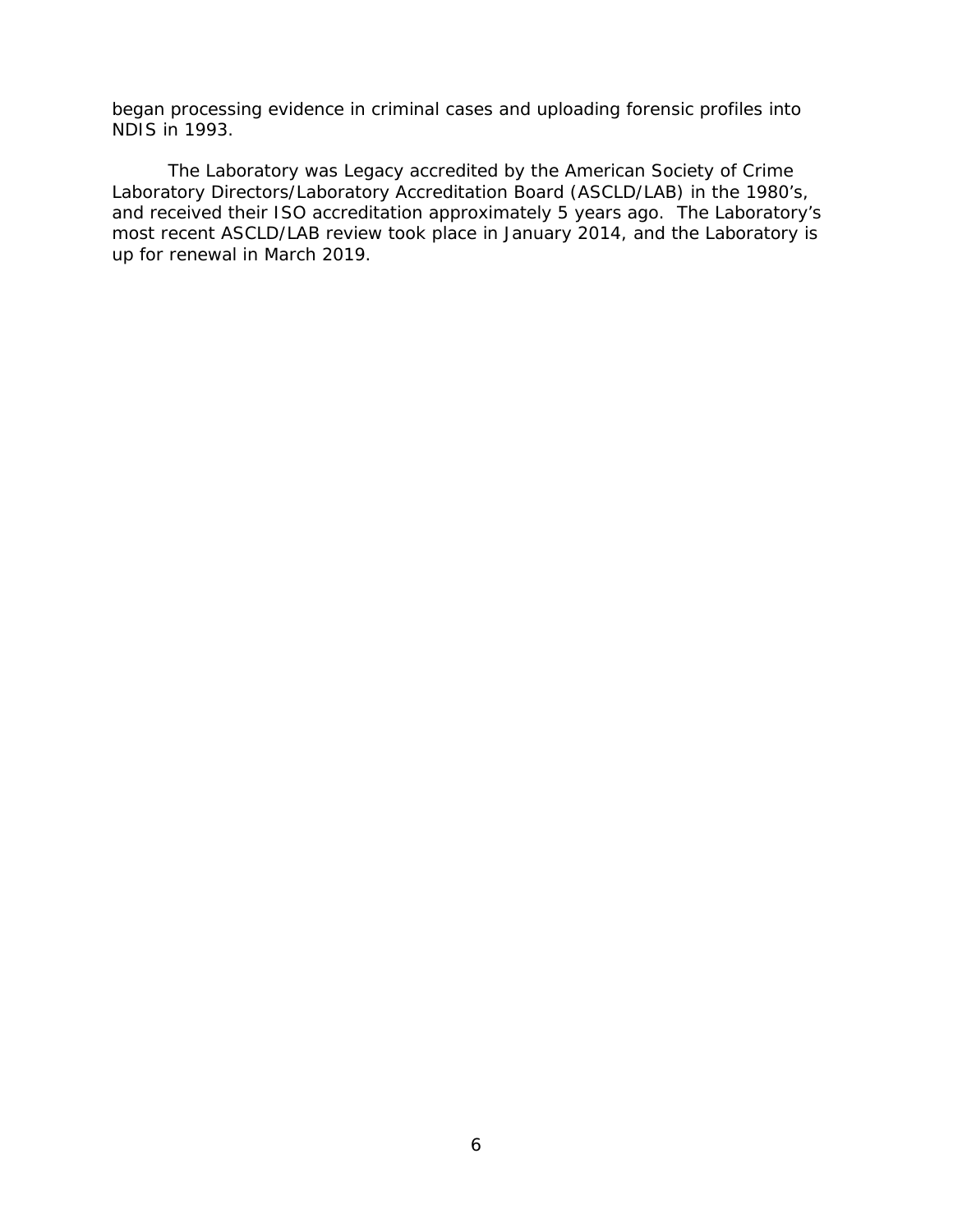# **FINDINGS AND RECOMMENDATIONS**

#### <span id="page-10-1"></span><span id="page-10-0"></span>**1**. **I. COMPLIANCE WITH NDIS OPERATIONAL PROCEDURES**

with the NDIS operational procedures. The Laboratory was in compliance with the NDIS participation requirements regarding sufficient measures to physically and electronically safeguard CODIS; all required personnel have successfully completed the annual training; and for each CODIS user, the appropriate documents were provided to the FBI. We make no recommendations to the FBI regarding the Laboratory's compliance

 NDIS operational procedures we reviewed are listed in Appendix 2 of this report. The NDIS Operational Procedures Manual, which includes the NDIS Laboratories Participation Requirements, establishes the responsibilities and obligations of laboratories that participate in the CODIS program at the national level. The NDIS operational procedures provide detailed instructions for laboratories to follow when performing certain procedures pertinent to NDIS. The

#### **Results of the OIG Audit**

 we reviewed. Specifically, we found the Laboratory had sufficient measures to the CODIS users. These results are described in more detail below. We found that the Laboratory complied with the NDIS operational procedures physically and electronically safeguard CODIS, match confirmations were processed within a timely manner, and the NDIS procedures were available and accessible to

- building, within the CODIS administrator's office. The workstation was • The NDIS security requirements state that the NDIS participating laboratory shall be responsible for providing adequate physical security of the CODIS servers and terminals against any unauthorized personnel gaining access to the computer equipment or to any of the stored data. We found that the CODIS workstation was located in a secure section inside the Laboratory password protected, each CODIS user had a unique user name and password, and the system automatically logged users off after 10 minutes of inactivity.
- training. The FBI provided us with a list of Laboratory personnel who had received this mandatory annual training. We compared that list to the list of authorized personnel provided by the Laboratory, and found that all • CODIS users are required to complete annual DNA Records Acceptance authorized personnel had successfully completed the annual training. In addition, we interviewed the CODIS Administrator and two additional CODIS users and learned staff has access to the NDIS Operational Procedures Manual through the FBI's Criminal Justice Information System Wide Area Network, as well as a compact disc located next to the CODIS terminal.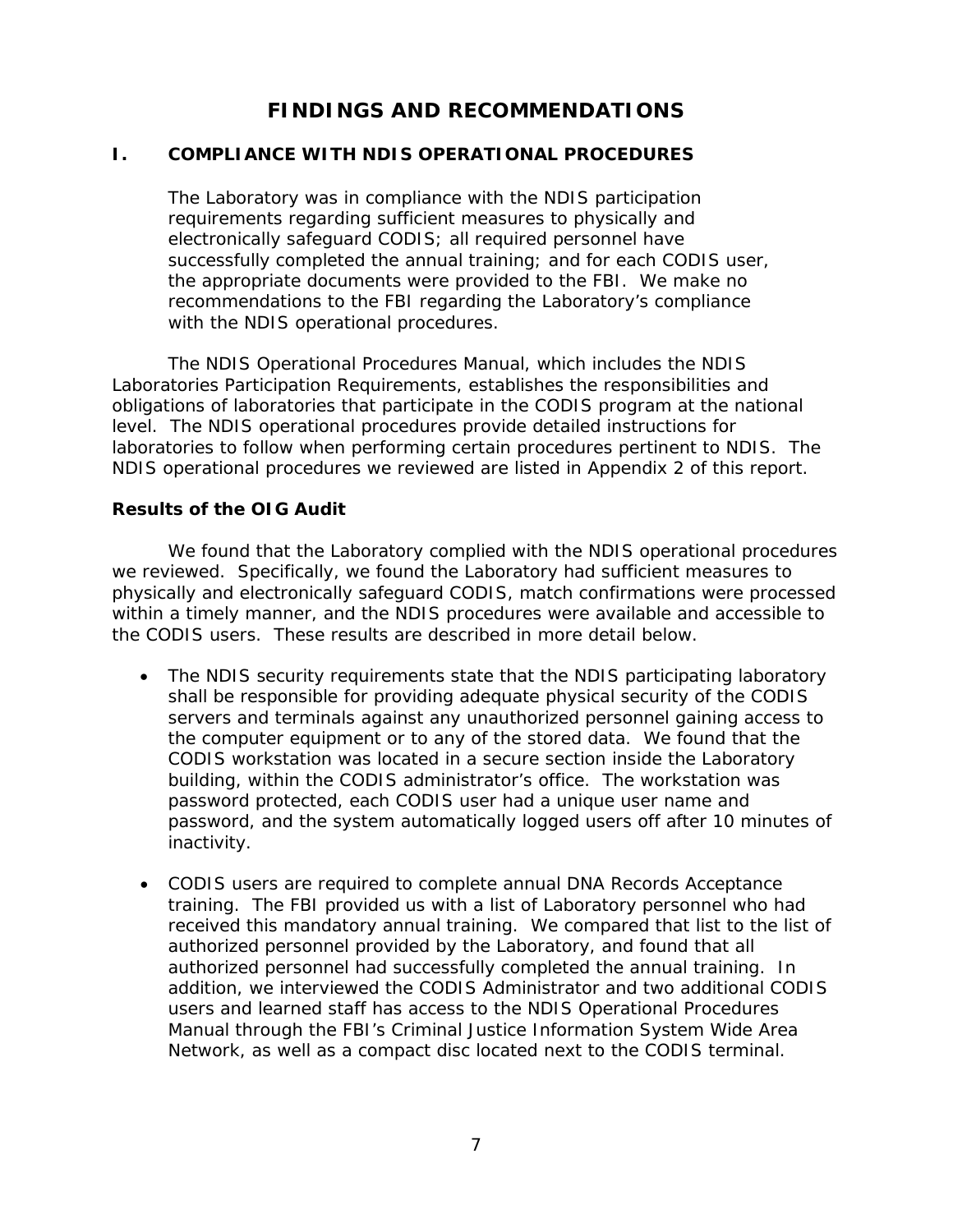- to the FBI for each CODIS user. We verified the Laboratory submitted the required information to the FBI for all five current CODIS users at the • The Laboratory is required to submit fingerprint cards, background information, CODIS user information, and other appropriate documentation Laboratory.
- laboratories to follow when confirming matches that are identified in NDIS. review and make best efforts to disposition matches within 30 business days. The NDIS operational procedures define the procedure for NDIS participating In addition, these procedures require that the CODIS Administrator must We selected a judgmental sample of seven NDIS matches and reviewed available documentation and determined the Laboratory confirmed the matches in a timely manner.

#### **Conclusion**

 NDIS matches were confirmed in a timely manner. We found that the Laboratory was in compliance with the NDIS participation requirements we reviewed, the Laboratory provided adequate physical security of the CODIS server and terminal, all required personnel had successfully completed the annual training, all necessary documents were provided to the FBI for all CODIS users at the Laboratory, and the judgmentally selected sample of seven

We made no recommendations concerning our review of the NDIS operational procedures.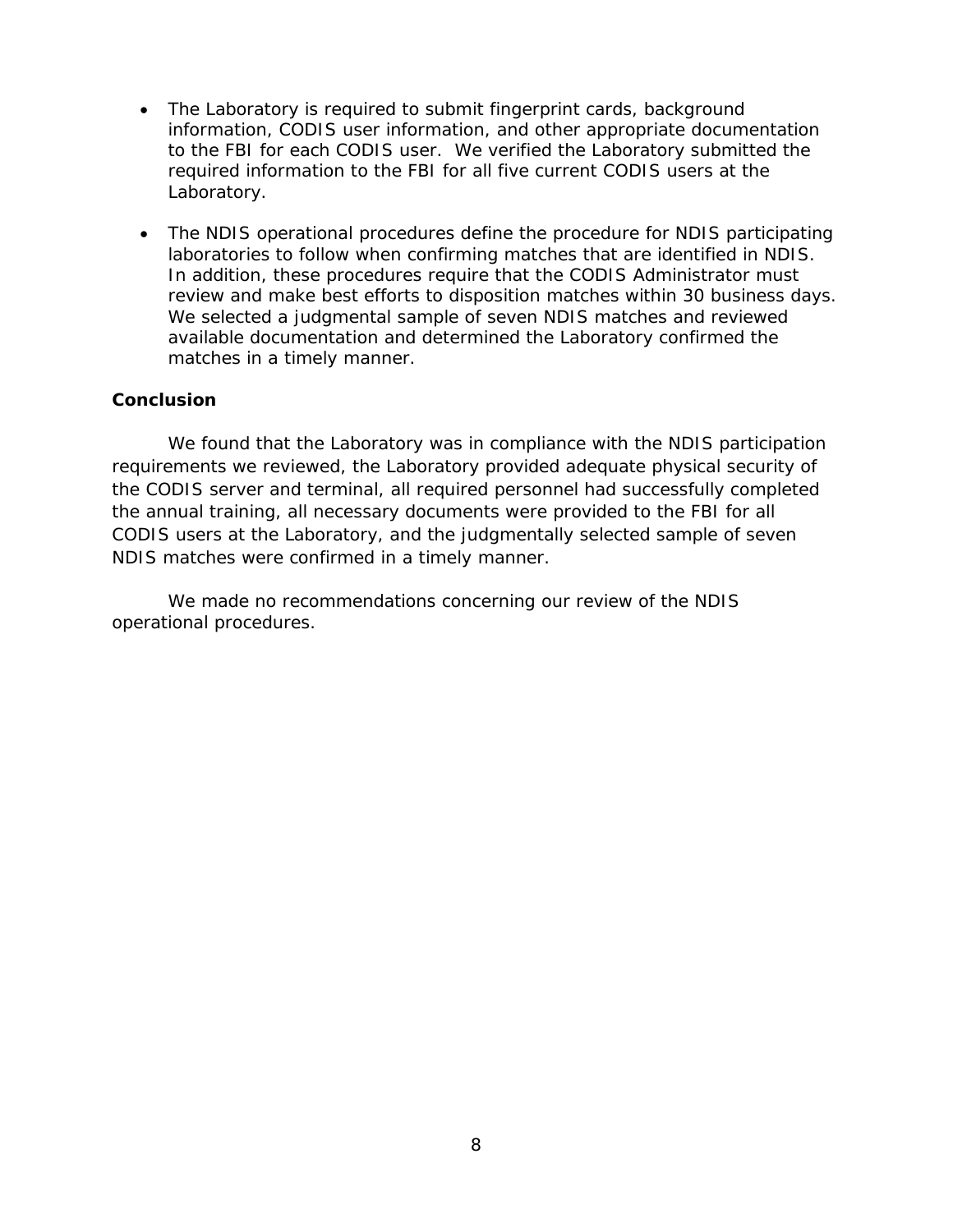#### **II. COMPLIANCE WITH QUALITY ASSURANCE STANDARDS**

 Laboratory: (1) underwent QAS reviews within designated We found that the Laboratory complied with the Quality Assurance Standards (QAS) we tested. Specifically, we found that the timeframes, (2) had policies in place to help ensure Laboratory access was limited to authorized personnel, and (3) had adequate procedures to ensure the integrity of evidence samples. We make no recommendations to the FBI regarding the Laboratory's compliance with the QAS.

During our audit, we considered the Forensic QAS issued by the FBI.<sup>7</sup> These follow to ensure the quality and integrity of the data it produces. We also assessed the two most recent QAS reviews that the laboratory underwent.<sup>[8](#page-12-1)</sup> The QAS we standards describe the quality assurance requirements that the Laboratory must reviewed are listed in Appendix 2.

#### **Results of the OIG Audit**

We found that the Laboratory complied with the Forensic QAS tested. We found that the Laboratory complied with the Forensic QAS tested. Specifically, we found the Laboratory: (1) underwent QAS reviews, (2) had policies (3) had adequate procedures to ensure the integrity of evidence samples. These in place to help ensure Laboratory access was limited to authorized personnel, and results are described in more detail below.

- assurance review conducted in December of 2012 and January of 2014. In in June of 2013. The frequency of these reviews met the QAS requirements. The QAS requires laboratories to undergo an annual review, including an external review every 2 years. The Laboratory had an external quality addition, the Laboratory had an internal quality assurance review conducted
- FBI DNA auditor's training course. • We reviewed the Laboratory's prior 2 years of QAS review reports, and both the internal and external reviews were conducted using the FBI's QAS review document. In addition, we confirmed with the FBI that at least one auditor on both the internal and external audit teams had successfully completed the

 $\overline{a}$ DNA Testing Laboratories, effective September 1, 2011.  $7$  Forensic Quality Assurance Standards refer to the Quality Assurance Standards for Forensic

<span id="page-12-1"></span><span id="page-12-0"></span>DNA Testing Laboratories, effective September 1, 2011.<br><sup>8</sup> The QAS require that laboratories undergo annual audits. Every other year, the QAS that are conducted in accordance with GAS.<br>9 requires that the audit be performed by an audit team of qualified auditor(s), from an external agency. These audits are not required by the QAS to be performed in accordance with the *Government Auditing Standards* (GAS) and are not performed by the Department of Justice Office of the Inspector General. Therefore, we will refer to the QAS audits as reviews (either an internal laboratory review or an external laboratory review, as applicable) to avoid confusion with our audits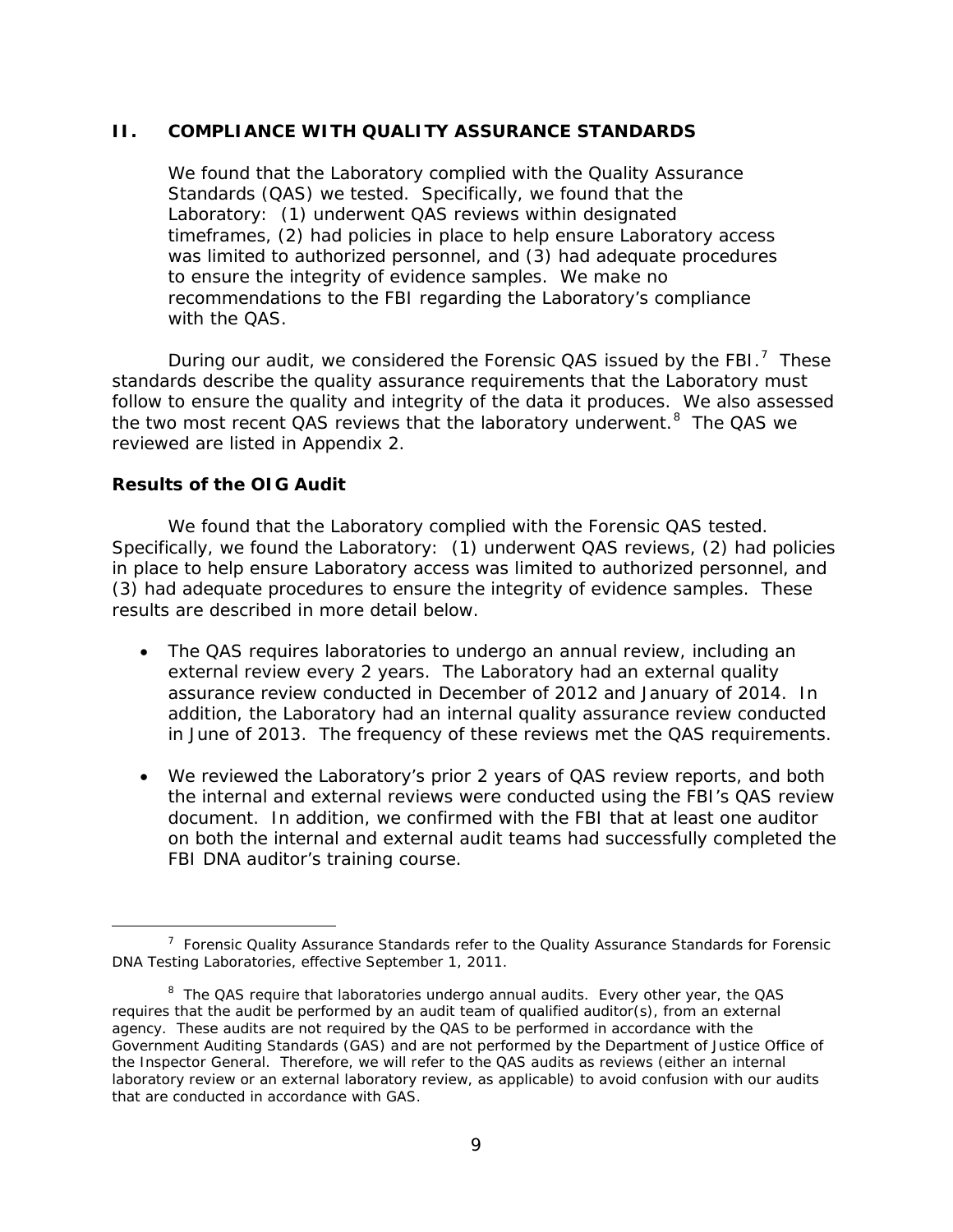- NDIS custodian within 30 days; it was submitted 13 days late. There was external review was submitted within 30 calendar days. As a result, we take no further exception to the late submission of the 2012 external audit. The QAS requires that external quality assurance reviews be forwarded to the FBI's NDIS custodian within 30 days of the participating laboratory's receipt of the report. We reviewed the submission of the most recent external reviews and found that the 2012 external review was not sent to the confusion on the Laboratory's part regarding whether the review had to be submitted within 30 calendar days or 30 business days. In June 2013, the Arizona Department of Public Safety updated their DNA Quality Assurance Manual to clarify that external reviews need to be submitted to the NDIS custodian within 30 "real" days as opposed to business days. The 2014
- We toured the Laboratory and observed that access to the Laboratory is controlled and limited to prevent access by unauthorized personnel. as well as an employee-only entrance. The main employee and public entrance leads to a lobby, which provides access to the property and lobby, and then again into the Laboratory; employees have key card access. as in the lobby of the building. The Laboratory has a security system that officials are notified. Visitors have to sign in and wear a visitor badge. We compliance with the QAS requirements we tested. Specifically, the Laboratory has one entrance for employees and the public, evidence section or the Laboratory. Visitors need to be buzzed into the There are security cameras on the exterior of the Laboratory building as well includes sensors on the exterior doors, so if they are left open Laboratory found no deficiencies in the external security at the Laboratory; it is in
- which generates a department report number, and a corresponding bar code placed in a freezer in the property and evidence room. Evidence is signed out of the LIMS, by analyst, by scanning their ID card. After evidence analysts' work stations in the evidence examination room, as well as locked the QAS requirements we tested. • While touring the Laboratory, we also observed the procedures used by the Laboratory to ensure the integrity of physical evidence. Evidence chain of custody is tracked in the Laboratory's Information Management System (LIMS). Property and Evidence custodians log the evidence into the LIMS, sticker which is printed and placed on the evidence. The evidence is then examination is complete, the original piece of evidence is returned to the Property and Evidence room. There are locked storage compartments at the freezers. Amplified product is stored in a freezer located in the post Polymerase Chain Reaction (PCR) room. Overall, we found no significant deficiencies in the security of evidence; we found it to be in compliance with
- The QAS requires amplified DNA to be generated, processed, and maintained in a room separate from the sample accessioning, evidence examination, DNA extraction, and PCR setup areas. We observed that the Laboratory has a separate post PCR room and after examination, extraction and PCR setup are completed the analyst walks the DNA to the post PCR room. Based upon our observations, we did not identify any material deficiencies with regard to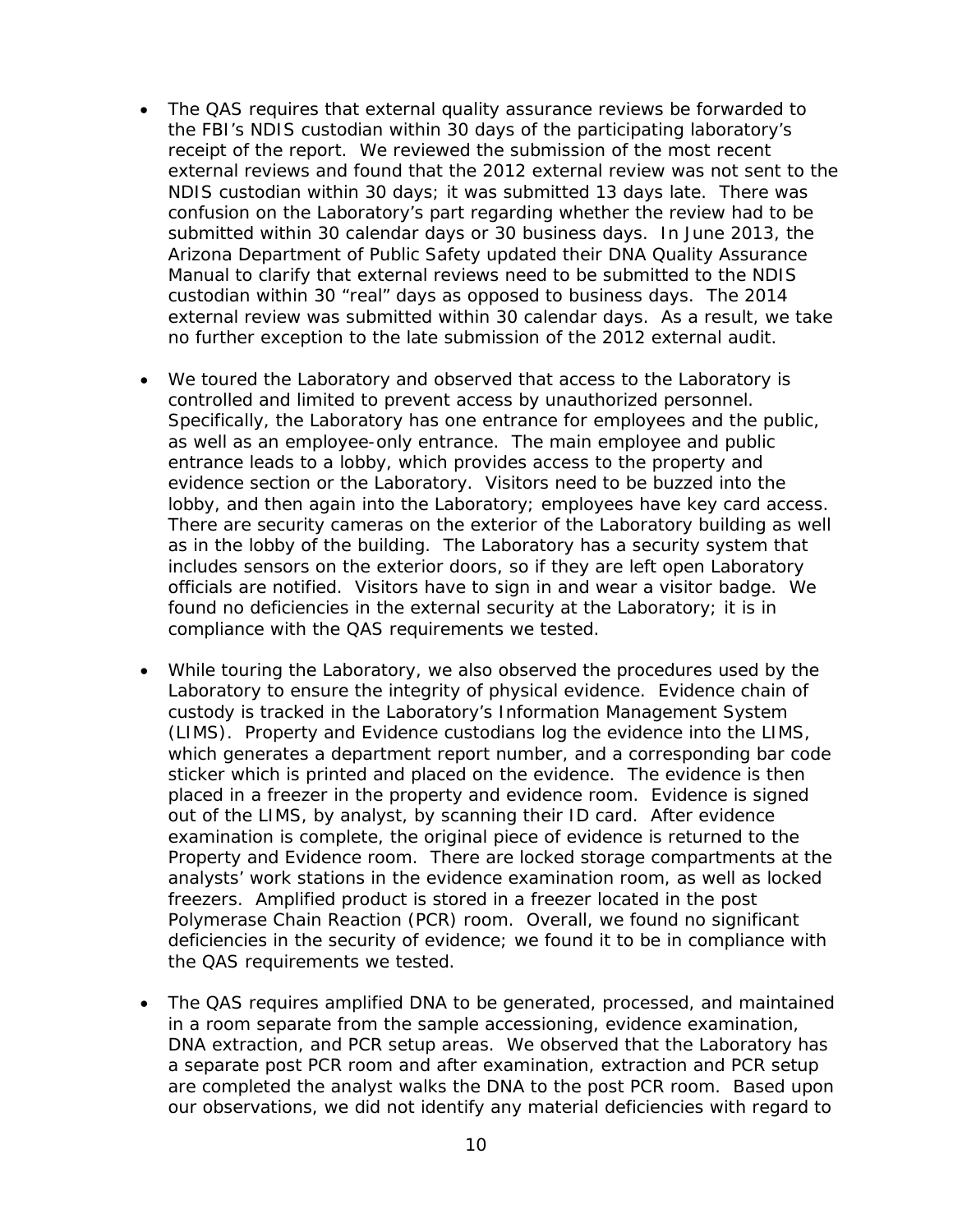and spaces. the Laboratory performing various DNA analysis processes in separate times

 employees in the last 2 years. • We learned that the Laboratory does not currently outsource the analysis of its forensic DNA samples to another laboratory, and has not done so in the past 2 years. We also learned the Laboratory has not employed any contract

#### **Conclusion**

 Assurance Standard reviews within designated timeframes, (2) had policies in place We found that the Laboratory complied with the FBI's Forensic QAS that we tested. Specifically, we found that the Laboratory: (1) underwent Quality to help ensure Laboratory access was limited to authorized personnel, and (3) had adequate procedures to ensure the integrity of evidence samples. We make no recommendations to the FBI regarding the Laboratory's compliance with the QAS.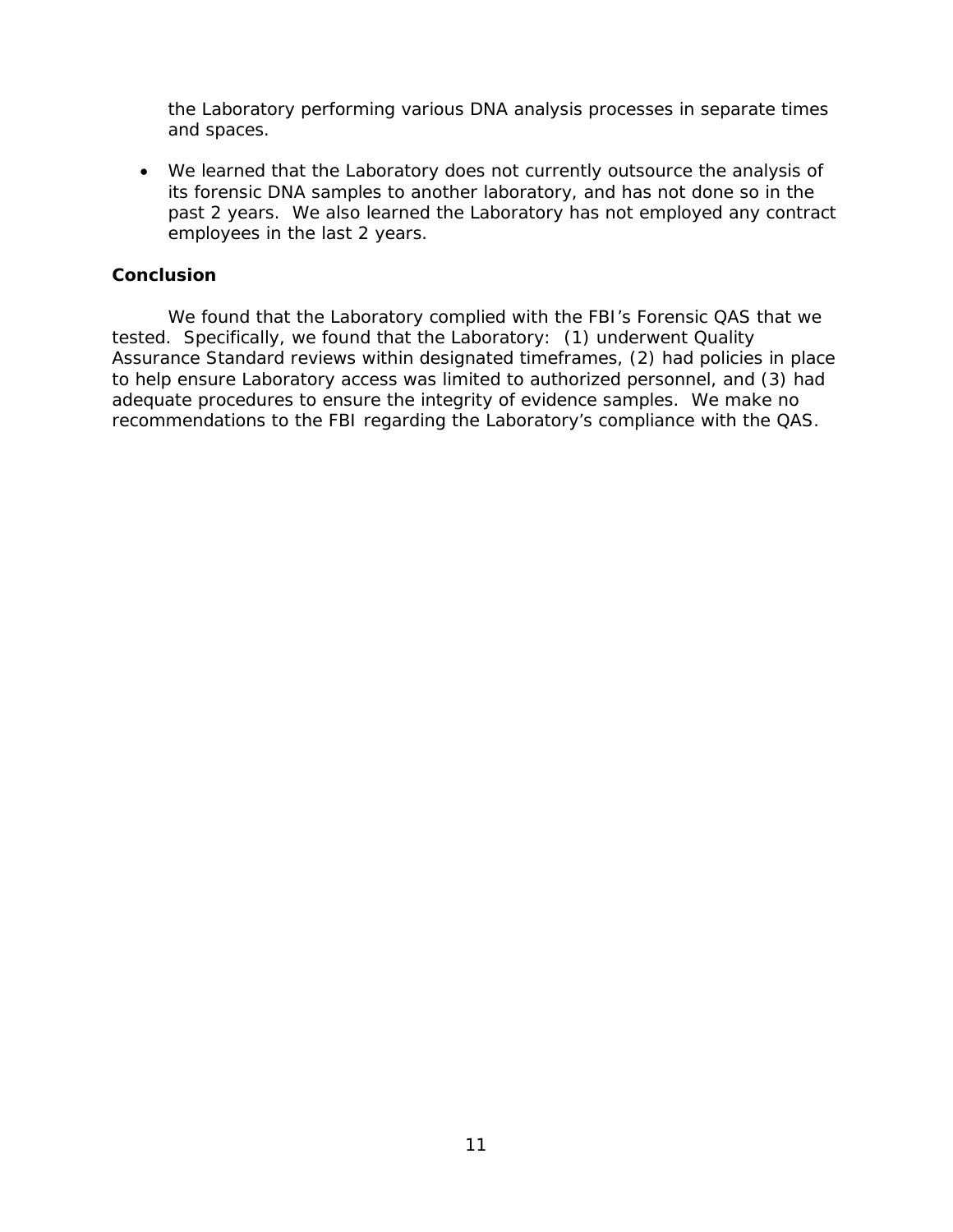#### <span id="page-15-0"></span>**III. SUITABILITY OF FORENSIC DNA PROFILES IN CODIS DATABASES**

 Our audit questioned 6 of the 100 profiles we reviewed. Specifically, we found: (1) one profile was not developed from evidence found at a information in the case file to determine how the evidence related to the crime scene. The Laboratory deleted four of the six questioned deleted where inadvertently uploaded to NDIS by the Laboratory after a 2007 CODIS software update. We recommend the FBI: (1) work the February 2007 software update are not currently at NDIS. crime scene, (2) one had been developed from materials not associated with a crime, (3) three were developed from items taken from a suspect, the suspect's hotel room, or a person known to the suspect, and (4) one profile for which we could not determine suitability for inclusion in NDIS because there was not enough profiles and according to Laboratory officials, two of the profiles with the Laboratory to determine the NDIS eligibility for the questioned profiles that have not been removed, (2) ensure that the Laboratory obtains sufficient information to determine a profile's eligibility prior to uploading it to NDIS, and (3) work with the Laboratory to ensure all the unallowable profiles that were not intended for upload to NDIS, but inadvertently uploaded to NDIS after

whether each profile was complete, accurate, and allowable for inclusion in NDIS. that require a profile include all the loci for which the analyst obtained results, and that the values at each locus match those identified during analysis. Our standards are described in more detail in Appendix 2 of this report. We reviewed a sample of the Laboratory's Forensic DNA profiles to determine To test the completeness and accuracy of each profile, we established standards.

 flowchart as guidance for the laboratories for determining what is allowable in the that is not a suspect. A profile at NDIS that matches a suspect may be allowable if to NDIS. The NDIS procedures we reviewed are listed in Appendix 2 of this report. The FBI's NDIS Operational Procedures Manual establishes the DNA data acceptance standards by which laboratories must abide. The FBI also developed a forensic index at NDIS. Laboratories are prohibited from uploading forensic profiles to NDIS that clearly match the DNA profile of the victim or another known person the contributor is unknown at the time of collection, however, NDIS guidelines prohibit profiles that match a suspect if that profile could reasonably have been expected to be on an item at the crime scene or part of the crime scene independent of the crime. For instance, a profile from an item seized from the suspect's person, such as a shirt, or that was in the possession of the suspect when collected is generally not a forensic unknown and would not be allowable for upload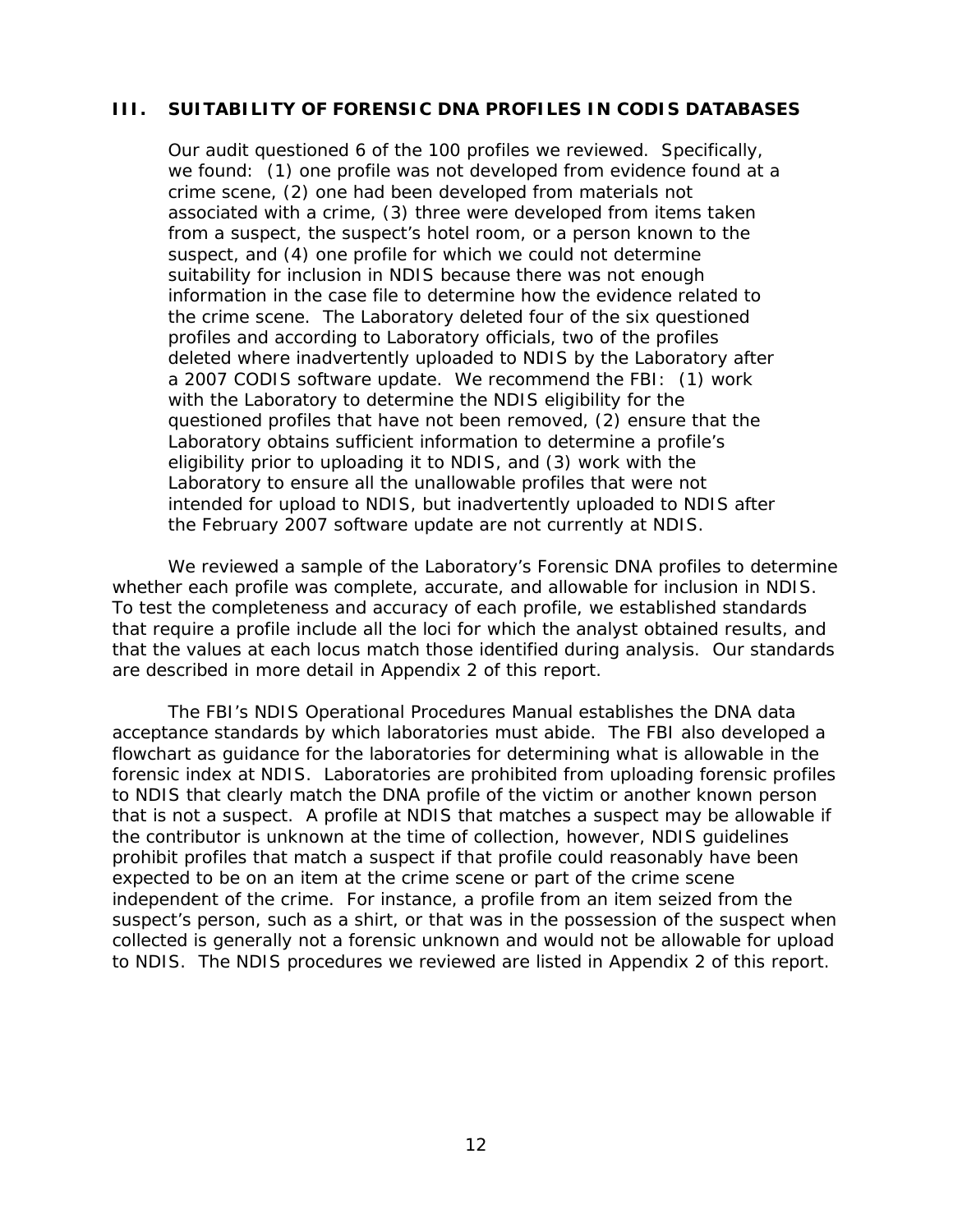#### **Results of the OIG Audit**

Laboratory had uploaded to NDIS as of August 2014. $\textdegree$  Of the 100 forensic profiles sampled, we found 5 were unallowable for upload to NDIS; 2 of the unallowable problem. We could not determine the allowability of an additional profile due to a complete, accurate, and allowable for inclusion in NDIS. The specific exceptions are explained in more detail below. We selected a sample of 100 profiles out of the 525 forensic profiles the profiles were inadvertently uploaded to NDIS as a result of complications associated with a February 2007 software update and the Laboratory's efforts to correct the lack of documentation in the case file. The remaining profiles sampled were

#### *Profile Allowability*

 profile was attributable to a putative perpetrator. Based on our review, we found inadvertently uploaded to NDIS by Laboratory officials. For 1 of the 100 profiles in our sample, we were unable to determine if the profile was allowable for upload into the NDIS database due to a lack of documentation in the Laboratory's case file. Our review examined each profile in the sample to determine its suitability based on NDIS guidelines such as: (1) whether a crime was committed; (2) whether the profile was obtained from the crime scene; and (3) whether the 5 of the 100 profiles in our sample did not meet NDIS requirements and were unallowable for upload into the NDIS database. Two of the five unallowable profiles we identified migrated from LDIS after a 2007 software upgrade and were the NDIS database due to a lack of documentation in the Laboratory's case file.<br>The remaining 94 profiles were complete, accurate, and allowable for NDIS upload.<br>Specifically, we identified five profiles not suitable for u

Specifically, we identified five profiles not suitable for upload to NDIS: person known to the suspect. In addition, one profile was complete and accurate but we could not determine if it was allowable for inclusion in NDIS as there was the crime scene. (1) one profile was not developed from evidence found at a crime scene; (2) one had been developed from materials not associated with a crime; and (3) three were developed with evidence taken from a suspect, the suspect's hotel room, or a not enough information in the case file to determine how the evidence related to

#### *OIG Sample AZ-02*

<span id="page-16-0"></span> $\overline{a}$ 

 the suspect gave him the clothes to hold. Based on this information, we originally recommended that the FBI determine this profile's eligibility. However, after our Sample AZ-02 was taken from jeans that were found in a garbage bag behind the suspect's friend's house, 2 miles from where the homicide took place, one month after the crime was committed. In a statement from the friend, he said deemed this profile to be unallowable in our draft audit report because we did not identify any evidence in the case file linking this profile to the crime scene, and

 update, the processed date used to run the universe of profiles was not the original processed date. As a result, there are profiles included in our sample that were processed prior to August 11, 2009.<br>13 <sup>9</sup> We requested from the FBI the universe of forensic profiles uploaded to NDIS by the Laboratory from August 11, 2009 to August 12, 2014. However, due to a 2007 CODIS software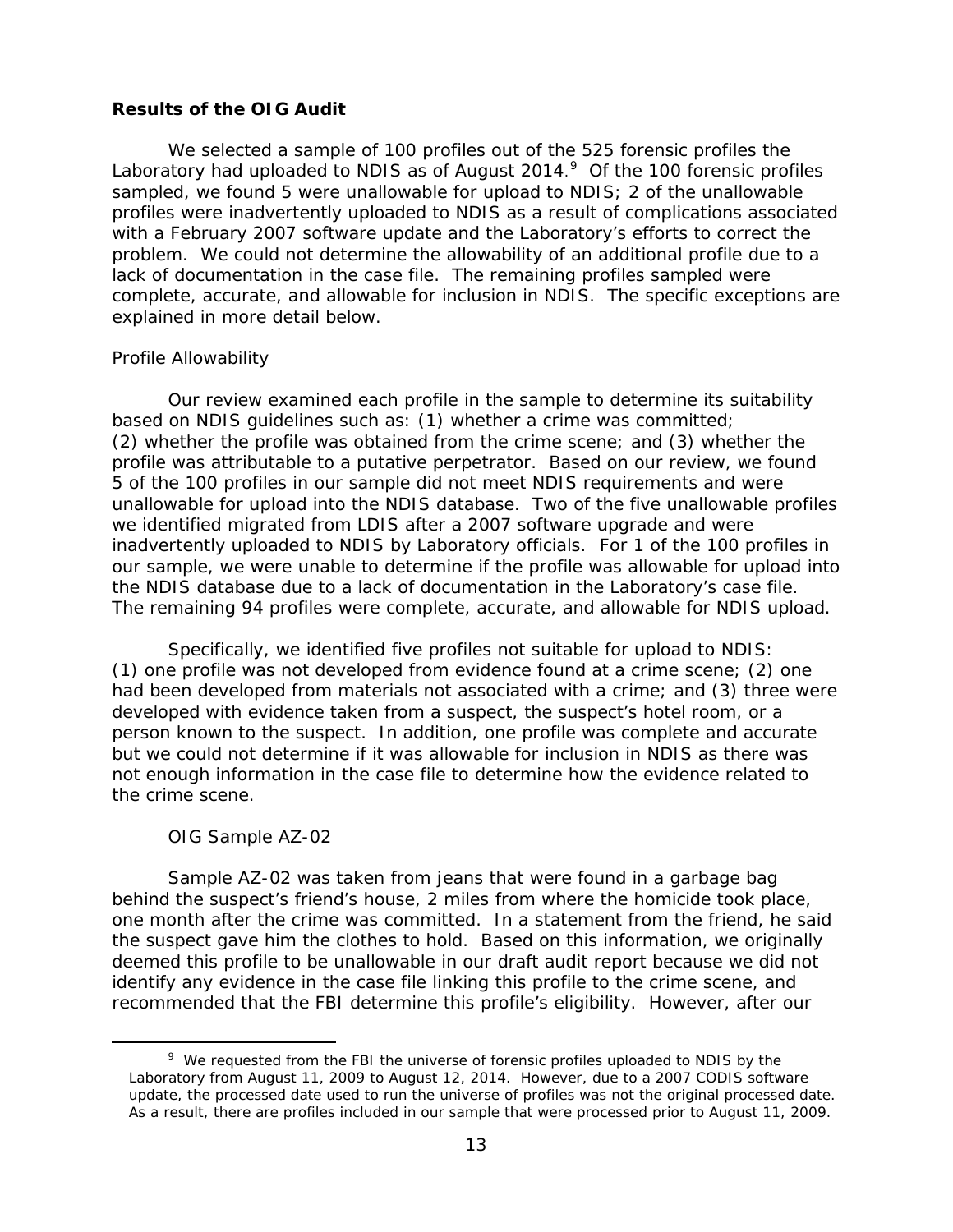was developed. As a result, the FBI determined that this profile is allowable. draft audit report was issued, the FBI provided information linking the profile to the crime. Specifically, victim tissue was also found on the jeans from which the profile

#### *OIG Sample AZ-04*

 from the suspect and the profile is not a forensic unknown. According to marked for upload to NDIS by the previous CODIS administrator after the February Sample AZ-04 was a swab from a sweatshirt collected from the suspect. We deemed this profile to be unallowable because the sweatshirt was taken directly Laboratory officials, the profile was in their local database and was incorrectly 2007 CODIS software upgrade. The Laboratory removed the profile from NDIS.

## *OIG Sample AZ-51*

 was warranted. We deemed this profile to be unallowable because the profile was the CODIS Administrator at the time thought this type of sample was allowable.<br>The Laboratory removed the profile from NDIS. Sample AZ-51 was a swab from a towel found in an attic of a rented house. The detective wanted to determine if the stain was blood, and if an investigation not taken from a crime scene. According to Laboratory officials, this profile was an older case, according to the specimen ID number the case goes back to 2002 and

## *OIG Sample AZ-64*

 which was taken from a room registered to the suspect, not from a nearby crime scene. We deemed this profile to be unallowable because we found no evidence linking the pillow case to the crime; it was taken from the suspect's room, and is not a forensic unknown. According to Laboratory officials, this profile was in their Laboratory removed the profile from NDIS. Sample AZ-64 was a swab taken from a semen stain on a white pillowcase, local database and was incorrectly marked for upload to NDIS by the previous CODIS Administrator after the February 2007 CODIS software upgrade. The

## *OIG Sample AZ-87*

 unallowable because the nail file was taken from the suspect's mother and is not a forensic unknown. As per Laboratory officials, this was an oversight by the analyst. Sample AZ-87 was a swab of a nail file taken from a male suspect's mother; a female profile was obtained and uploaded. We deemed this profile to be The Laboratory removed the profile from NDIS.

## *OIG Sample AZ-59 - Inadequate Case File Documentation*

 putative perpetrator. In addition, General Principle 1 of the FBI allowability flow According to section 4.2.1.3 of the NDIS Procedures, a forensic unknown, forensic mixture, or forensic partial DNA record submitted to NDIS shall originate from or be associated with a crime scene, the source of which is attributable to a chart from the CODIS Administrator's Handbook says an analyst must review the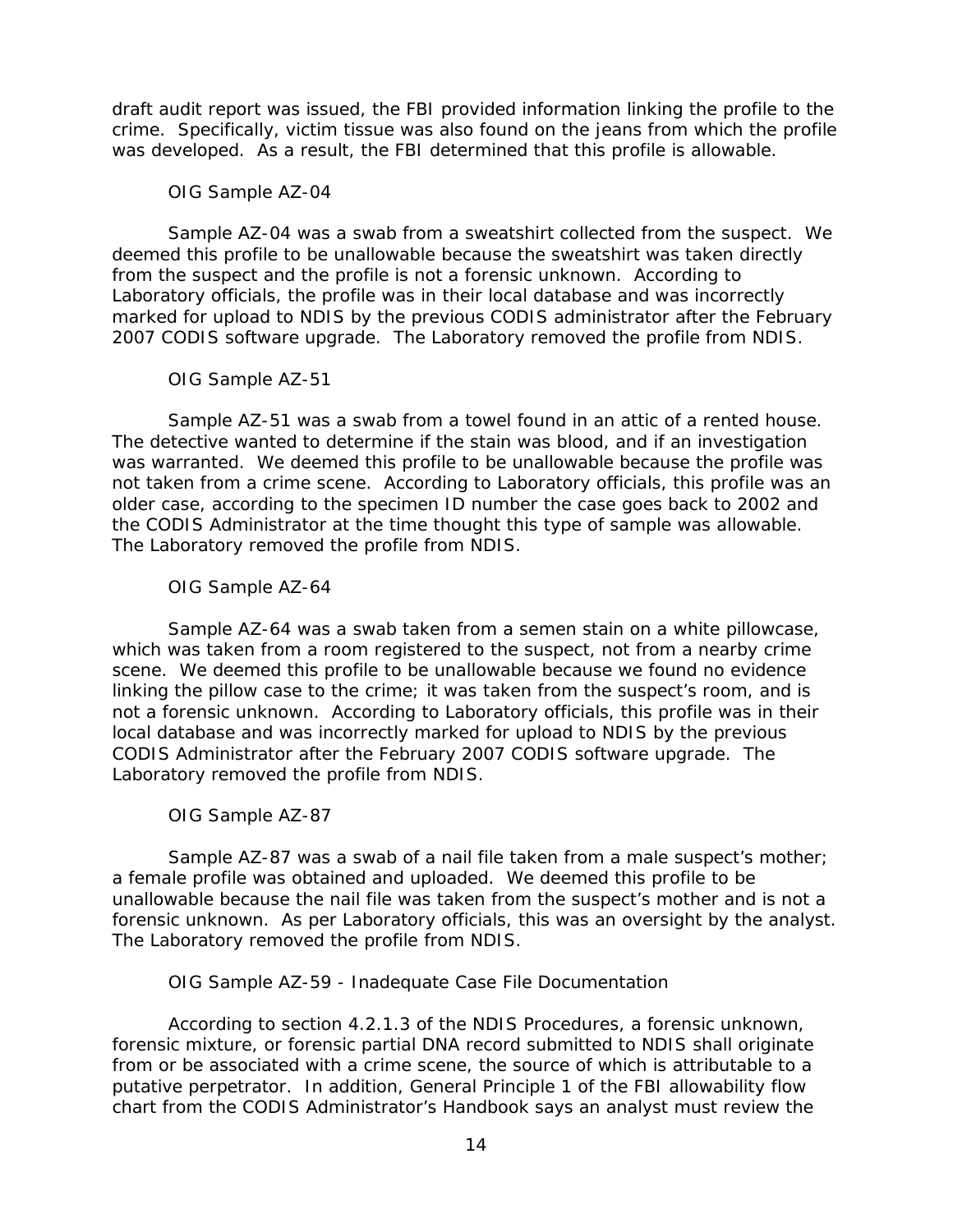contained in the Laboratory's final report.<sup>[10](#page-18-0)</sup> The details on the crime scene and the allowability of the profile. details that are available in the case documentation. If the documentation does not indicate that a crime was committed, the profile is not allowable. Finally, the Laboratory's own DNA Quality Assurance Manual, Documentation section 3.3 says case files and case notes must provide a foundation for results and conclusions evidence obtained need to be available to the analyst so they can determine the

were able to obtain sufficient detail for all but 1 of the 100 cases in our sample. attributable to the putative perpetrator. As a result, we were unable to determine if report. As a result, we recommend the FBI work with the Laboratory to determine information to determine a profile's eligibility prior to uploading it to NDIS. We found that not all of the 100 case files we reviewed in relation to our sample of 100 profiles had sufficient details to know the profile was developed from biological material obtained from crime scene evidence. Specifically, we followed up with Laboratory officials on 28 of the 100 profiles; of those 28 profiles, 19 required additional information from law enforcement officials. Laboratory officials Sample AZ-59 had limited documentation, but we were able to determine that a fire department was broken into and there was a broken window in the women's rest room and a sink had been broken off the wall. However, the Laboratory was unable to tell us where in the fire house the swab was taken from, or how it was the profile was allowable for upload to NDIS. In addition, the Laboratory was not following its own documentation policy requiring case files and case notes, to include a foundation for results and conclusions contained in the Laboratory's final NDIS eligibility for this profile, and ensure that the Laboratory obtains sufficient

### *2007 CODIS Software Update*

<span id="page-18-0"></span> $\overline{a}$ 

 performed a CODIS software upgrade. After this upgrade took place samples that migrated into NDIS that should not have been. In an attempt to correct the 2013, after the current CODIS administrator took over, approximately 65 profiles In February of 2007 the Laboratory's previous CODIS Administrator were eligible for LDIS, but not eligible for NDIS were migrated for uploaded to NDIS. This affected approximately 200 profiles and resulted in profiles being problem, the previous CODIS Administrator went through the approximately 200 affected profiles and removed the ones that should not have migrated to NDIS. In were identified that had once been marked for NDIS that were now unmarked; they were not in CODIS and were not being searched. The current CODIS Administrator pulled and reviewed the case files associated with the 65 profiles and marked the profiles that should have been uploaded to NDIS and removed some profiles that should not have been uploaded.

 fix the problem. In response to our audit work, the Laboratory generated a list of Our profile review identified two unallowable profiles still in NDIS as a result of complications resulting from the software upgrade and the Laboratory's efforts to 49 profiles that need to be re-checked and have been pulling archived case files so

the DNA loci tested, and the findings and conclusions of the analyst.<br>15  $10$  The Laboratory reports include the case identifier, a description of the evidence analyzed,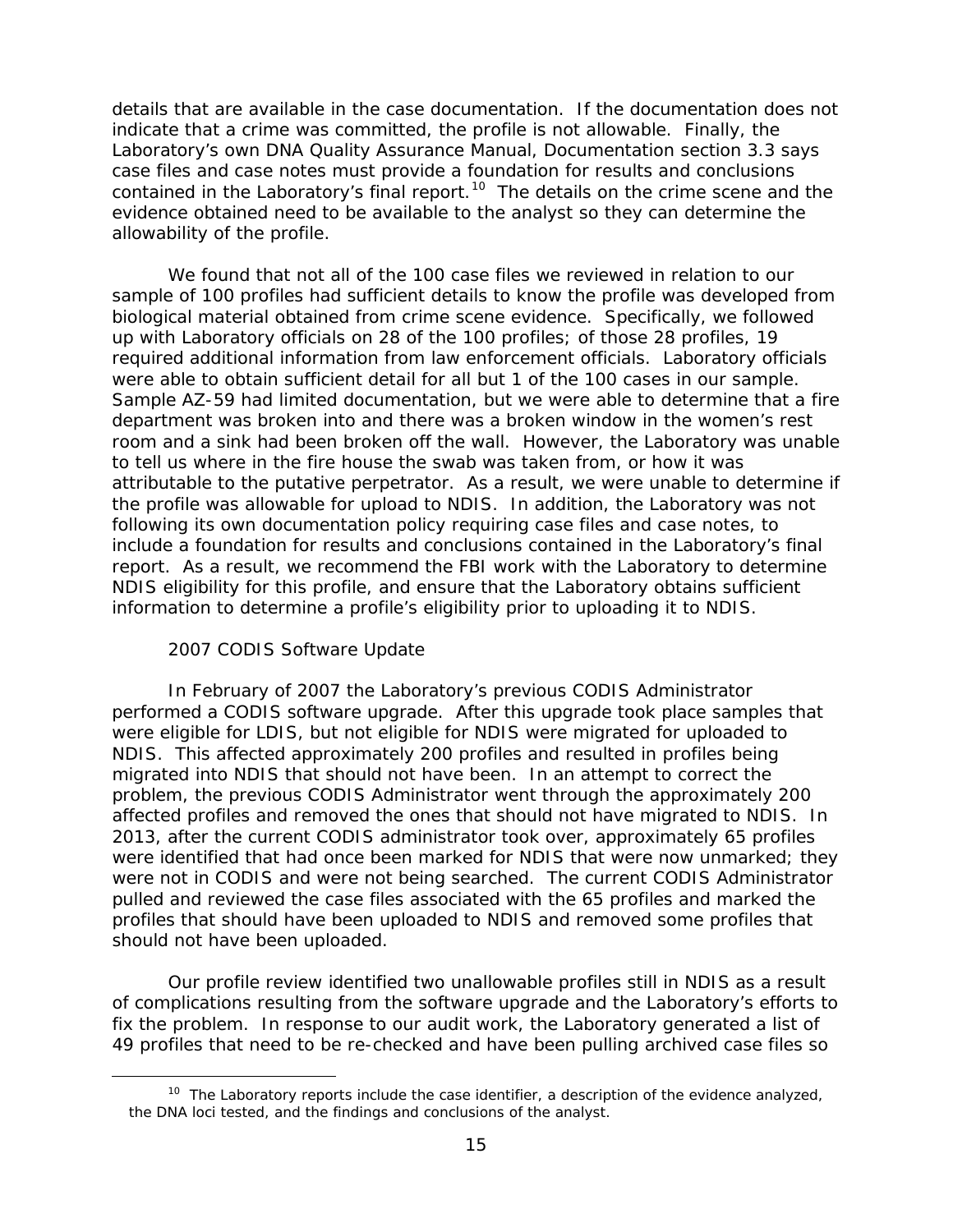from archive storage. As a result, we recommend the FBI work with the Laboratory to ensure that all of the unallowable profiles that were not intended for upload to NDIS, but were inadvertently uploaded to NDIS after the February 2007 software that they may be reviewed and profile eligibility at NDIS confirmed. The list was generated by filtering profiles by the "marked by date" for the day the previous CODIS Administrator marked profiles for upload. As of December 3, 2015, the Laboratory has reviewed seven cases and is waiting on the rest of the case files upgrade, are not currently at NDIS.

#### **Conclusion**

 allowable for upload to NDIS. We found 5 of the 100 profiles in our sample did not We found 94 of the 100 profiles in our sample were complete, accurate, and meet NDIS requirements and were unallowable for upload into the NDIS database. The Laboratory deleted four of the five profiles, but disagreed with us on the allowablity of the fifth profile. For 1 of the 100 profiles in our sample, we were unable to determine if the profile was allowable for upload into the NDIS database due to a lack of documentation in the Laboratory's case file. In addition, two of the four deleted profiles were inadvertently uploaded to NDIS after a February 2007 CODIS software update.

 uploaded to NDIS after the 2007 software upgrade are not currently at NDIS. As a result, we recommend the FBI (1) work with the Laboratory to determine the NDIS eligibility for the questioned profiles. Specifically, sample AZ-02 which the Laboratory believed to be allowable, and sample AZ-59, which allowability couldn't be determined due to lack of documentation, (2) ensure that the Laboratory obtains sufficient information to determine a profile's eligibility prior to uploading it to NDIS, and (3) work with the Laboratory to ensure all the unallowable profiles that were not intended for upload to NDIS, but inadvertently

#### **Recommendations**

We recommend that the FBI:

- 1. Work with the Laboratory to determine NDIS eligibility for the two remaining questioned profiles.
- profile's eligibility prior to uploading it to NDIS. 2. Ensure that the Laboratory obtains sufficient information to determine a
- <span id="page-19-0"></span>3. Work with the Laboratory to ensure all the unallowable profiles that were not intended for upload to NDIS, but inadvertently uploaded to NDIS after the 2007 software upgrade are not currently at NDIS.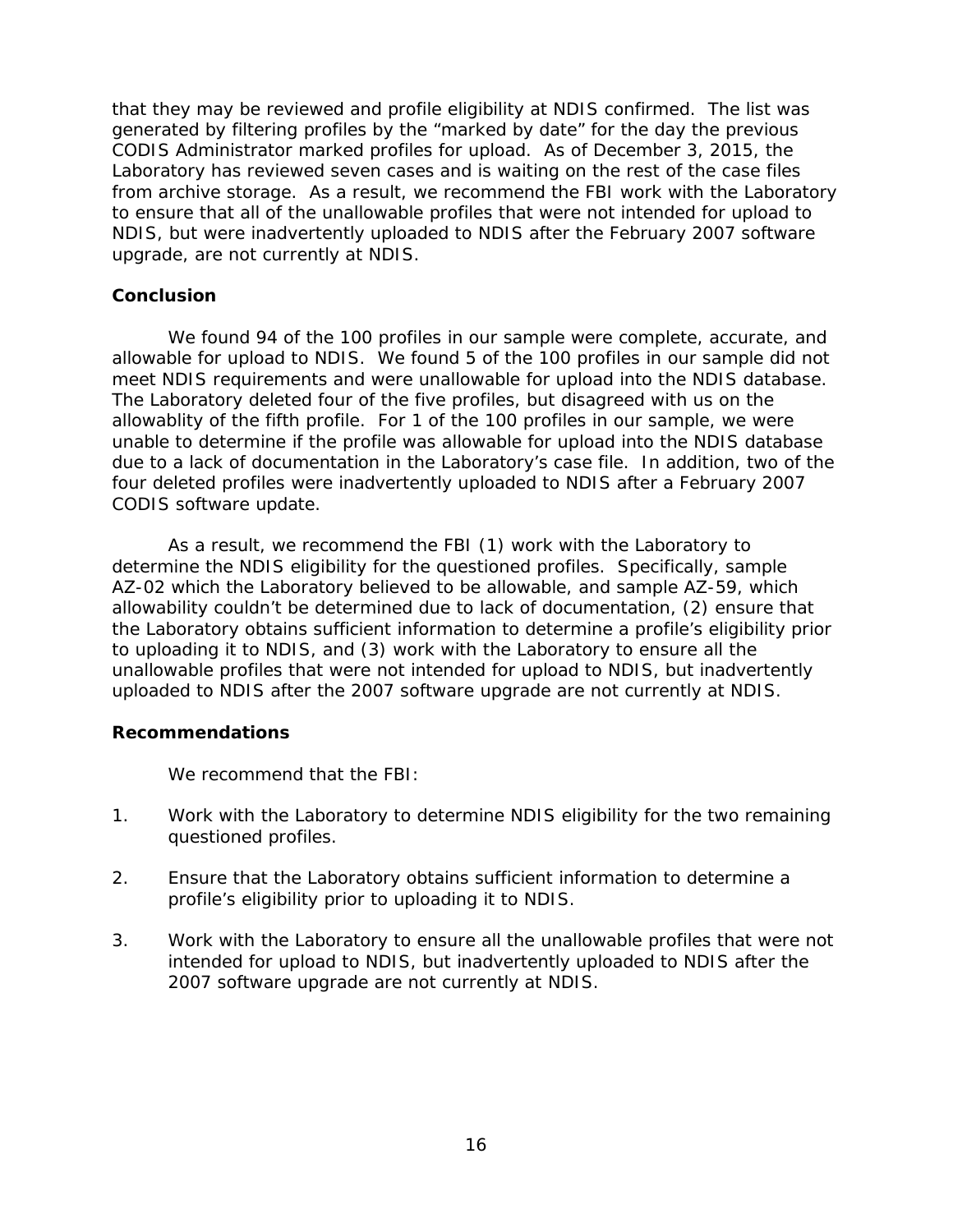# **OBJECTIVES, SCOPE, AND METHODOLOGY**

based on our audit objectives. We conducted this performance audit in accordance with generally accepted government auditing standards. Those standards require that we plan and perform the audit to obtain sufficient, appropriate evidence to provide a reasonable basis for our findings and conclusions based on our audit objectives. We believe that the evidence obtained provides a reasonable basis for our findings and conclusions

Our audit generally covered the period from August 2012 through September 2014. The objectives of the audit were to determine if the: (1) Laboratory was in compliance with select National DNA Index System (NDIS) operational procedures; (2) Laboratory was in compliance with certain Quality Assurance Standards (QAS) issued by the FBI; and (3) Laboratory's forensic DNA profiles in CODIS databases were complete, accurate, and allowable for inclusion in NDIS. To accomplish the objectives of the audit, we:

documentation for corrective action taken, if any, to determine whether: documentation for corrective action taken, if any, to determine whether:<br>(a) the Laboratory complied with the QAS, (b) repeat findings were identified, and (c) recommendations were adequately resolved. • Examined internal and external Laboratory QAS review reports and supporting

 documented quality system with procedures that address, at a minimum, a procedures, calibration and maintenance of equipment, proficiency testing, corrective action, review, Documentation and reports, safety, audits, and conducting such reviews. We obtained evidence concerning: (1) the of the external reviewers. In accordance with the QAS, a laboratory shall establish, follow, and maintain a laboratory's quality assurance program, organization and management, personnel, facilities, evidence and sample control validation, analytical outsourcing. The QAS require that internal and external reviews be performed by personnel who have successfully completed the FBI's training course for qualifications of the internal and external reviewers, and (2) the independence

- and analytical information related to DNA profiles. • Interviewed Laboratory officials to identify management controls, Laboratory operational policies and procedures, Laboratory certifications or accreditations,
- storage of forensic evidence samples.<sup>11</sup> • Toured the Laboratory to observe facility security measures as well as the procedures and controls related to the receipt, processing, analyzing, and

<span id="page-20-0"></span> $\overline{a}$ 

 $11$  The Laboratory is an LDIS lab, and therefore does not process offender samples.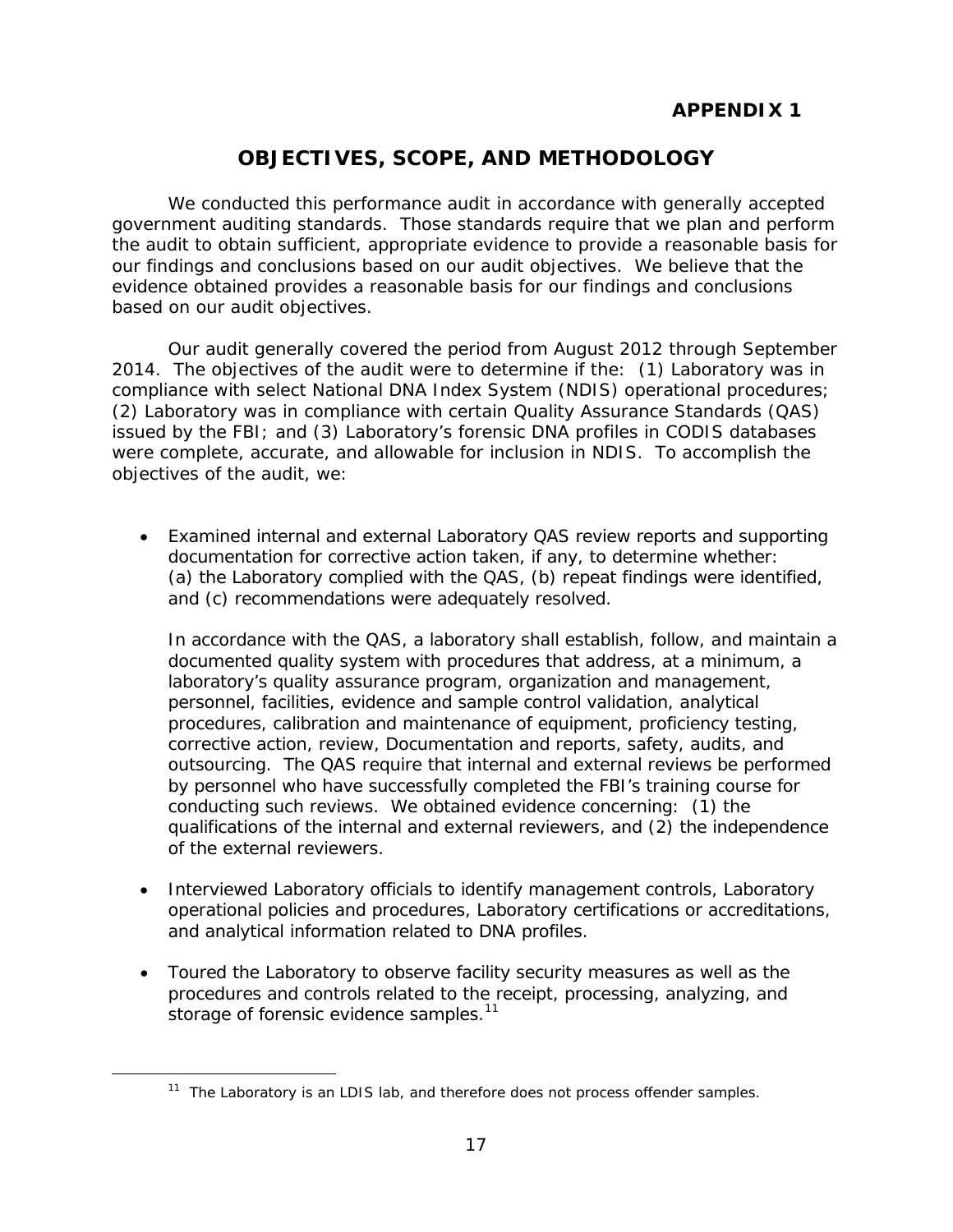- among DNA profiles in NDIS. Reviewed the Laboratory's written policies and procedures related to conducting internal reviews, resolving review findings, and resolving matches
- Reviewed supporting documentation for 7 of 68 NDIS matches to determine whether they were resolved in a timely manner. The Laboratory provided the universe of NDIS matches as of August 14, 2014. The sample was matches. This non-statistical sample does not allow projection of the test results to all matches. judgmentally selected to include both case-to-case and case-to-offender
- profiles were developed in accordance with the Forensic QAS and were complete, accurate, and allowable for inclusion in NDIS. Reviewed the case files for selected forensic DNA profiles to determine if the

August [12](#page-21-1), 2014.<sup>12</sup> We limited our review to a sample of 100 profiles. This We obtained an electronic file identifying the specimen identification numbers of 525 searchable forensic profiles the Laboratory had uploaded to NDIS as of sample size was determined judgmentally because preliminary audit work determined that risk was not unacceptably high.

• Using the judgmentally-determined sample size, we employed a stratified universe. However, since the sample size was judgmentally determined, the projected to the universe of profiles from which the sample was selected. sample design to randomly select a representative sample of profiles in our results obtained from testing this limited sample of profiles may not be

 required standards and the related internal controls. Accordingly, we did not attach audit criteria. The objectives of our audit concerned the Laboratory's compliance with a separate statement on compliance with laws and regulations or a statement on internal controls to this report. See Appendix 2 for detailed information on our

<span id="page-21-1"></span> $\overline{a}$ 

<span id="page-21-0"></span> update, the processed date used to run the universe of profiles was not the original processed date. audit criteria.<br>12 We requested from the FBI the universe of forensic profiles uploaded to NDIS, by the Laboratory from August 11, 2009 to August 12, 2014. However, due to a 2007 CODIS software As a result, there are profiles included in our sample that were processed prior to August 11, 2009.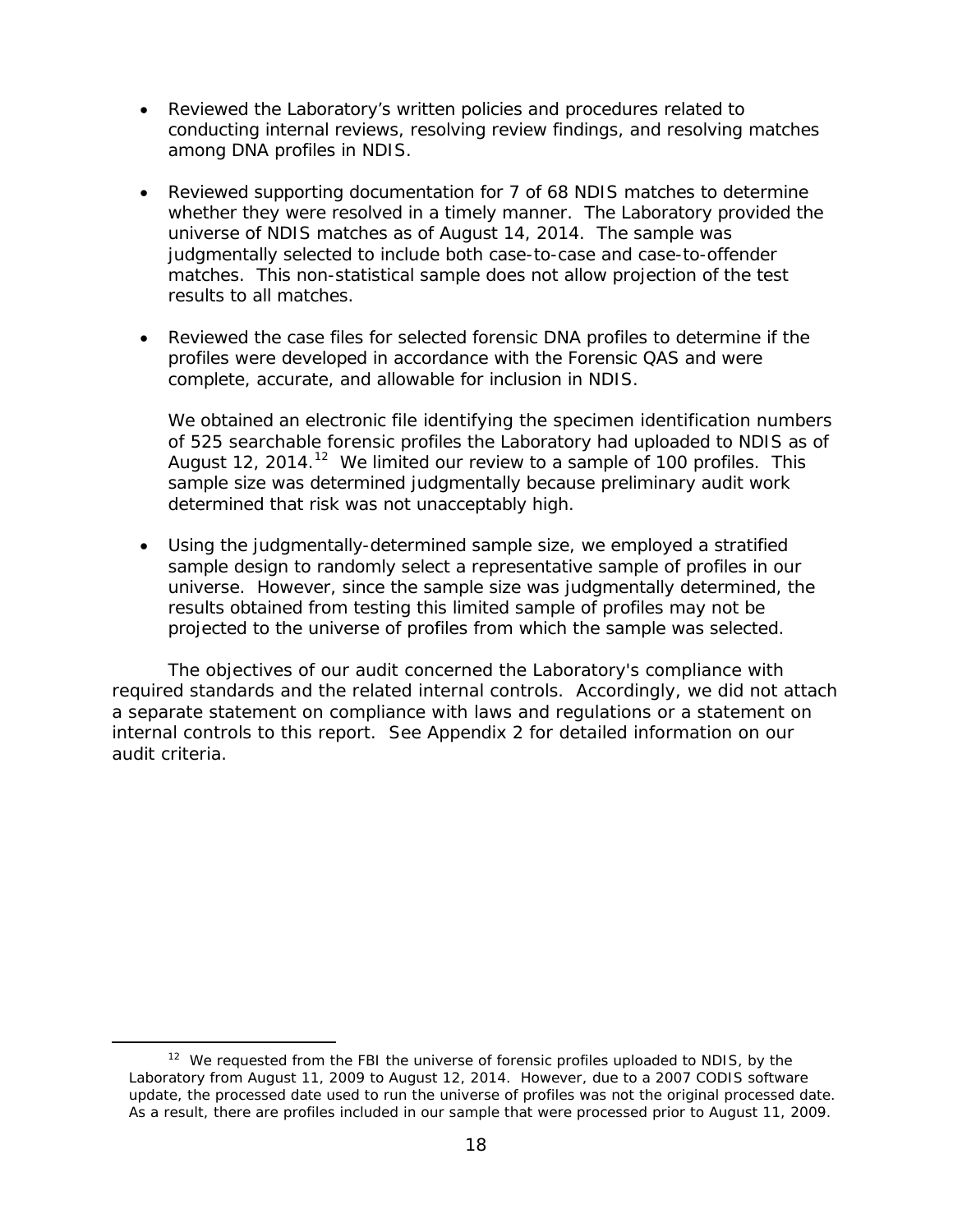# **AUDIT CRITERIA**

 QAS, and guidance issued by the FBI regarding forensic profile allowability in NDIS.<sup>[13](#page-22-2)</sup> However, we did not test for compliance with elements that were not In conducting our audit, we considered the NDIS operational procedures, applicable to the Laboratory. In addition, we established standards to test the completeness and accuracy of DNA profiles as well as the timely notification of DNA profile matches to law enforcement.

#### <span id="page-22-0"></span>**NDIS Operational Procedures**

 requirements: The NDIS operational procedures, which include the NDIS Participation Requirements, establish the responsibilities of the FBI and the NDIS participating laboratories. We focused our audit on specific sections of the following NDIS

- NDIS Laboratories Procedures
- Quality Assurance Standards Audit Procedure
- NDIS Confirmation and Hit Dispositioning Procedure
- NDIS DNA Records Procedure
- DNA Data Acceptance Standards
- • NDIS Searches Procedure
- NDIS Security Requirements Procedure

#### <span id="page-22-1"></span>**Quality Assurance Standards**

<span id="page-22-2"></span> $\overline{a}$ 

produces. The FBI issued two sets of QAS: (1) QAS for Forensic DNA Testing Laboratories, effective September 1, 2011 (Forensic QAS); and (2) QAS for DNA Databasing Laboratories, effective September 1, 2011 (Offender QAS). The Forensic QAS and the Offender QAS describe the quality assurance requirements that the Laboratory should follow to ensure the quality and integrity of the data it

 produces. For our audit, we reviewed the Laboratory's most recent annual external review and performed audit work to verify that the Laboratory was in compliance the DNA profiles uploaded to NDIS. with the QAS listed below because they have a substantial effect on the integrity of

• Facilities (Forensic QAS and Offender QAS 6.1): The laboratory shall have a facility that is designed to ensure the integrity of the analyses and the evidence.

 Handbook and has been provided to laboratories in forums such as CODIS conferences. 19  $13$  The FBI Flowchart is guidance issued to NDIS-participating laboratories separate from the NDIS Operational Procedures. The flowchart is contained in the 2013 CODIS Administrator's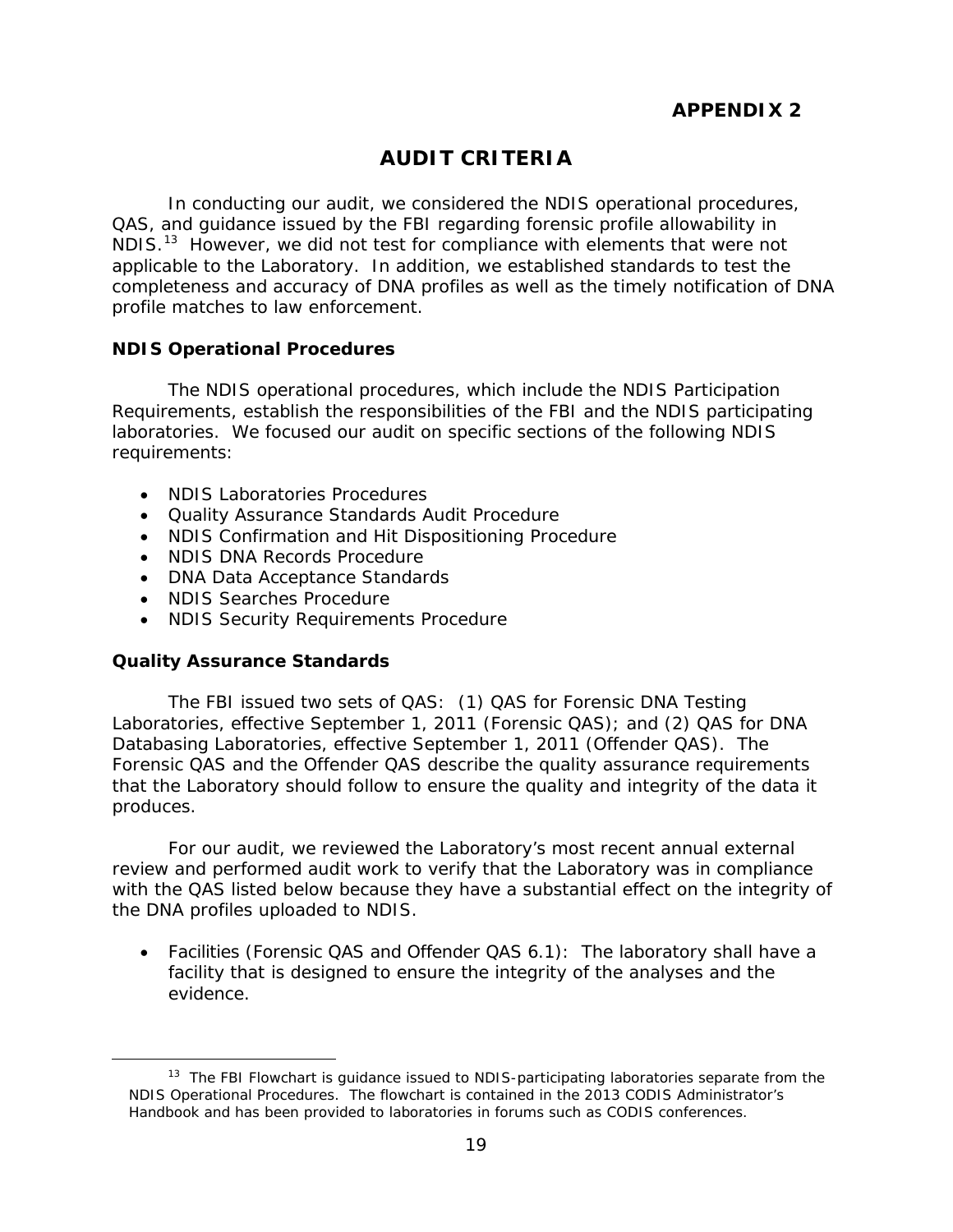- Evidence Control (Forensic QAS 7.1): The laboratory shall have and follow a evidence. Where possible, the laboratory shall retain or return a portion of the documented evidence control system to ensure the integrity of physical evidence sample or extract.
- Sample Control (Offender QAS 7.1): The laboratory shall have and follow a database and known samples. documented sample inventory control system to ensure the integrity of the
- Analytical Procedures (Forensic QAS and Offender QAS 9.5): The laboratory standards. shall monitor the analytical procedures using [appropriate] controls and
- Review (Forensic QAS 12.1): The laboratory shall conduct administrative and technical reviews of all case files and reports to ensure conclusions and knowledge. supporting data ae reasonable and within the constraints of scientific

knowledge.<br>(Offender QAS Standard 12.1): The laboratory shall have and follow written the resolution of database matches. procedures for reviewing DNA records and DNA database information, including

• [Reviews] (Forensic QAS and Offender QAS 15.1 and 15.2): The laboratory than 18 months apart. shall be audited annually in accordance with [the QAS]. The annual audits shall occur every calendar year and shall be at least 6 months and no more

 laboratory's current DNA technologies and platform. At least once every 2 years, an external audit shall be conducted by an audit team comprised of qualified auditors from a second agency(ies) and having at least one team member who is or has been previously qualified in the

- Outsourcing (Forensic QAS and Offender QAS Standard 17.1): A vendor these Standards and the accreditation requirements of federal law. laboratory performing forensic and database DNA analysis shall comply with
- Forensic QAS 17.4: An NDIS participating laboratory shall have and follow a procedure to verify the integrity of the DNA data received through the performance of the technical review of DNA data from a vendor laboratory.
- Offender QAS Standard 17.4: An NDIS participating laboratory shall have, follow and document appropriate quality assurance procedures to verify the limited to, the following: Random reanalysis of database, known or casework sample(s) to a vendor laboratory or accepting ownership of DNA data from a vendor laboratory.<br>20 integrity of the data received from the vendor laboratory including, but not reference samples; Inclusion of QC samples; Performance of an on-site visit by an NDIS participating laboratory or multi-laboratory system outsourcing DNA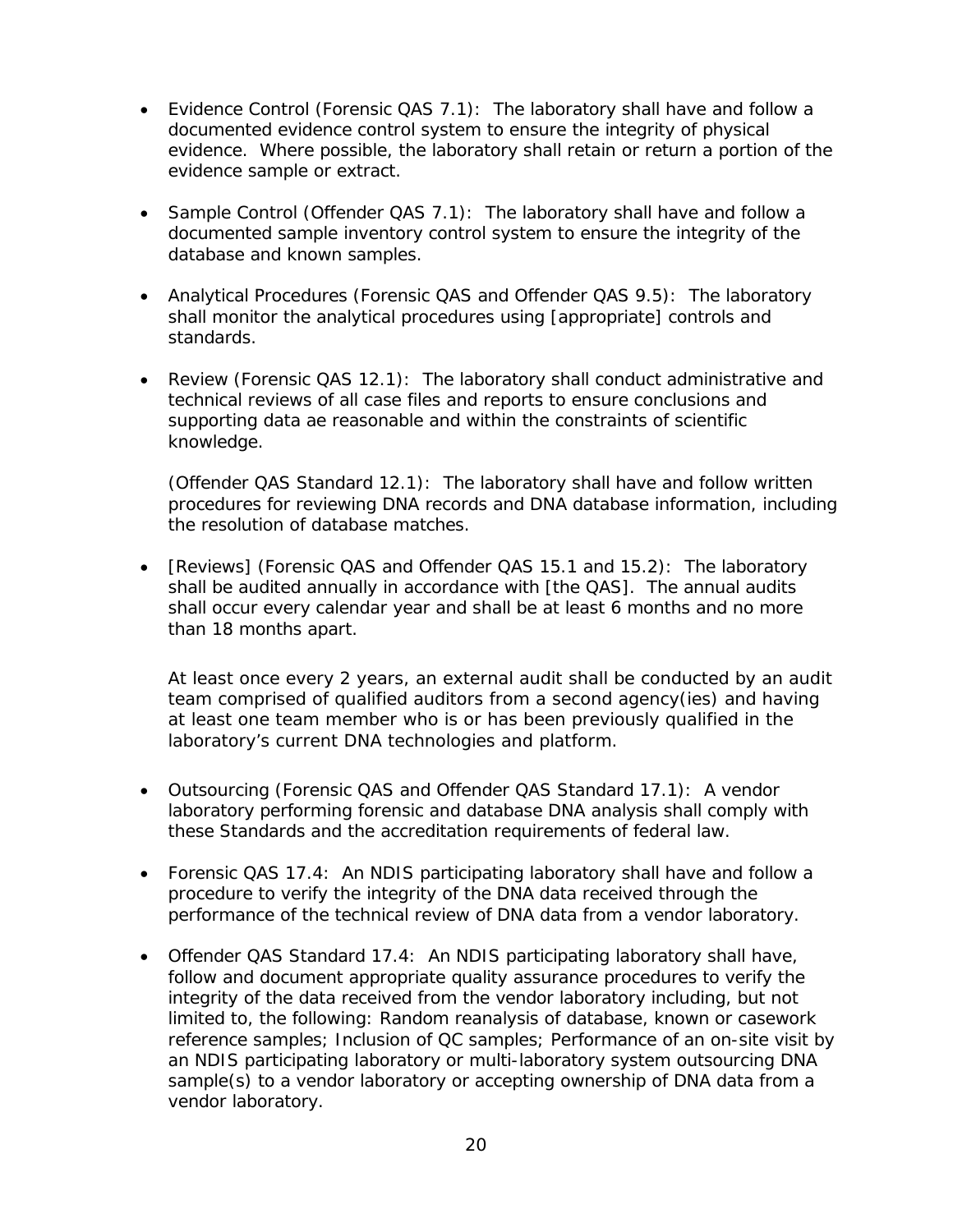#### <span id="page-24-0"></span>**Office of the Inspector General Standards**

 matches occur in NDIS. Our standards are listed below. We established standards to test the completeness and accuracy of DNA profiles as well as the timely notification of law enforcement when DNA profile

- each locus for which the analyst obtained results. Our rationale for this standard is that the probability of a false match among DNA profiles is • Completeness of DNA Profiles: A profile must include each value returned at reduced as the number of loci included in a profile increases. A false match would require the unnecessary use of laboratory resources to refute the match.
- those identified during analysis. Our rationale for this standard is that therefore, the potential to link convicted offenders to a crime or to link previously unrelated crimes to each other may be lost; or (2) result in a false refute the match. • Accuracy of DNA Profiles: The values at each locus of a profile must match inaccurate profiles may: (1) preclude DNA profiles from being matched and, match that would require the unnecessary use of laboratory resources to
- NDIS: Laboratories should notify law enforcement personnel of NDIS perpetrator committing additional, and possibly more egregious, crimes if the • Timely Notification of Law Enforcement When DNA Profile Matches Occur in matches within 2 weeks of the match confirmation date, unless there are extenuating circumstances. Our rationale for this standard is that untimely notification of law enforcement personnel may result in the suspected individual is not deceased or already incarcerated for the commission of other crimes.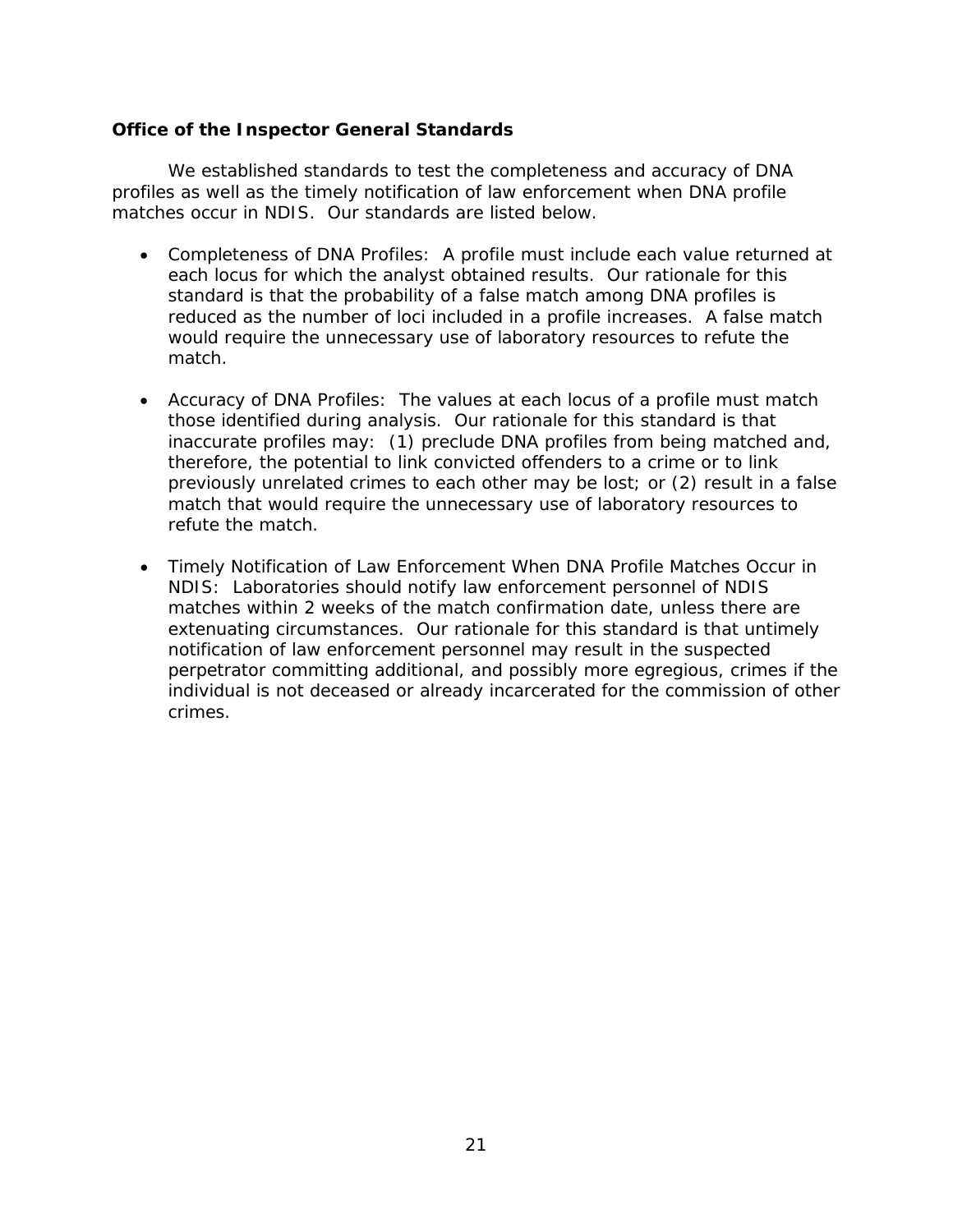## **THE LABORATORY'S REPONSE TO THE DRAFT AUDIT REPORT**



## **ARIZONA DEPARTMENT OF PUBLIC SAFETY**

**2102 volE!:I ENCAMO ill \10. P.O. SOX 6038 flHD£1'IX, AAllCNA 8501J6..M38 (602)223-2-000** 

"Courteous Vigilance"

**Mance K. BREWER PORERT C. KAULDAY**<br>- Governo

Northern Ragional Crima Lab-1140 W Keibab Ln Ste A Flagstafi AZ B6001 (928) 773-36B7

17 December 2014

Mr. David M. Sheeren, Regional Audit Manager U.S. Department of Justice Office of the Inspector General Denver Regional Audit Office 1120 Lincoln Street 1120 Lincoln Street<br>Denver, Colorado B0203

Dear Mr. Sheeren:

In response to your letter dated 16 December 2014 concerning the draft audit report and findings at the Arizona Department of Public Safety Northern Regional Orime Laboratory ("NRCL"), be advised we are in agreement with the findings set forth in the *Results of the QIG Awdit* and have complied with any requests therein with only two (2) specific exceptions.

With regard to OIG Sample AZ-02, the profile has not been removed from NDIS. The ~ubm ttJ!!j **profilf!** pr~tei **ttl!: t;L.lrrent reqL,jremmts 800 we** II <sup>I</sup>**wotte. With the fBI to l'l\ilke a final**  determination as to the profile remaining in the system. Should the FBI determine the profile must  $b$  **be removed.** despite the profile meeting the criteria in place at the time of submission. The profile will be removed from NDIS.

With regard to OIG Semple AZ-59, the profile was removed from NDIS on 14 October 2014 and a copy of the LDIS Specimen Delete Report is attached as evidence of same.

Should you have any additional questions or concerns, please don't hesitate to contact the undersigned at 928.773.3648.

Best regards,

Best regards,<br>ERIN HISGINS,

**CONFIDENTIA**<br> **ERIN HISGINS,**<br>
CODIS Administrator - NRCL

OC : DOUGLAS HAMES, FBI PAUL PAGANO, - FBI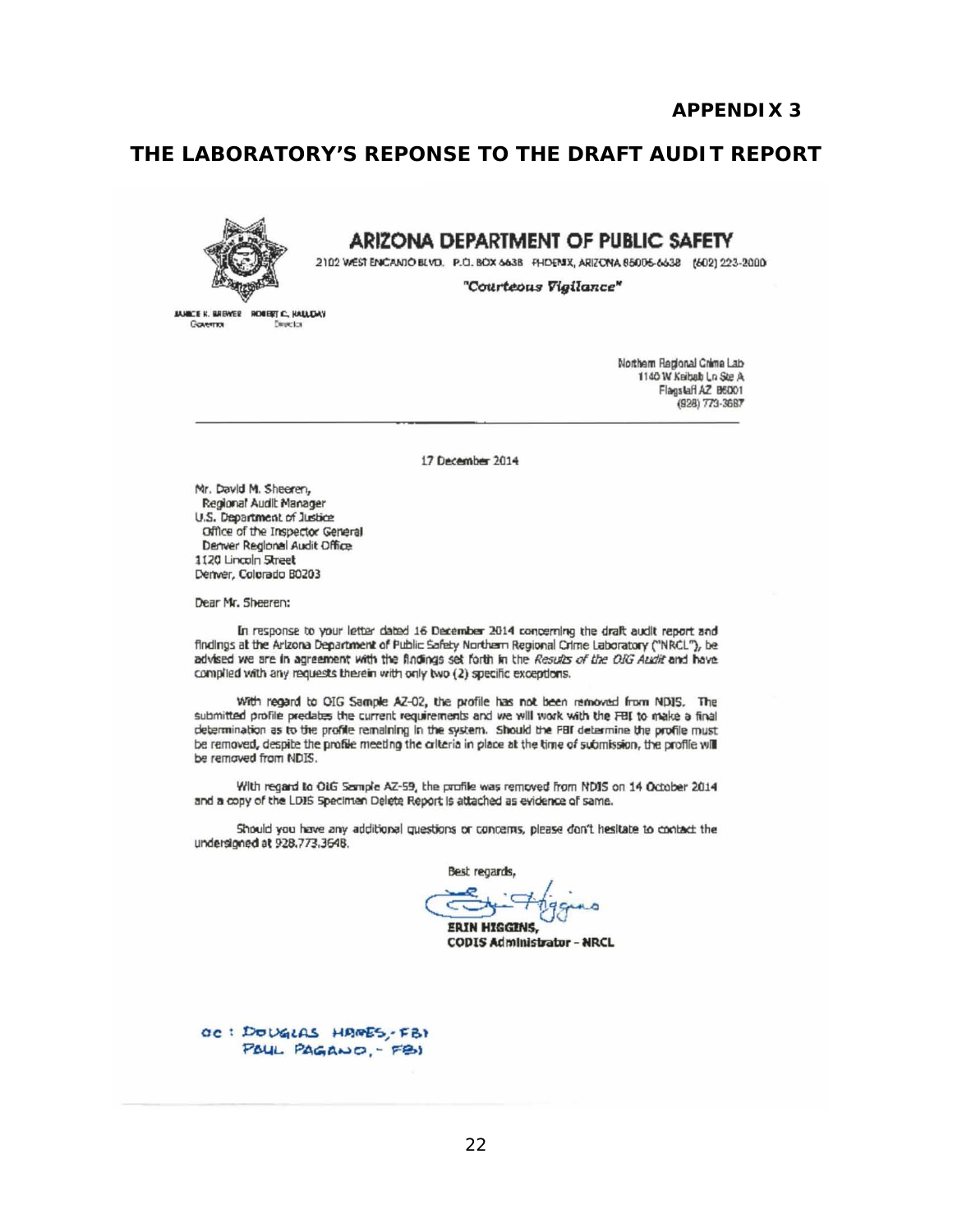# <span id="page-26-0"></span>**THE FBI'S RESPONSE TO THE DRAFT AUDIT REPORT**



**U.S. Department of Justice**  Federal Bureau of Investigation

Washington, D.C. 20535-0001 January 16, 2015

 1120 Lincoln, Suite 1500 David M. Sheeren, Regional Audit Manager Denver Regional Audit Office Office of the Inspector General Denver, CO 80203

Dear Mr. Sheeren:

 Your memorandum, to Director Comey, forwarding the draft audit report for the Arizona Department of Public Safety Northern Regional Crime Laboratory, Flagstaff, Arizona ("Laboratory"), has been referred to me for response.

 compliance with the FBI's Memorandum of Understanding and *Quality Assurance Standards for*  Your draft audit report contained three recommendations relating to the Laboratory's *Forensic DNA Testing Laboratories*.

 allowable and profile AZ-59 is not and therefore has been deleted. Please see the attached Specimen Delete Report for profile AZ-59. The FBI CODIS Unit supports closure of this recommendation. With respect to recommendation one relating to NDIS eligibility of two questioned profiles, it has been determined by the Laboratory and the FBI CODIS Unit that profile AZ-02 is

 Laboratory recognizes the need to strengthen its eligibility review process. The Laboratory is in the based upon complete and appropriate case file documentation. The CODIS Unit continues to monitor the Laboratory's progress in completing this task. With respect to recommendation two relating to profile eligibility review processes, the process of implementing an enhanced profile management procedure. The procedure will require the technical review of case information, case reports and any notes to verify that eligibility decisions were

Laboratory's progress in completing this task.<br>With respect to recommendation three relating to the review of profiles inadvertently uploaded to NDIS after the 2007 software upgrade, the Laboratory has not completed its review of all of the profiles. The CODIS Unit continues to monitor the Laboratory's progress in completing this task.

Thank you for sharing the draft audit report with us. If you have any questions, please feel free to contact Richard Wilson, Acting Chief of the CODIS Unit, at (703) 632-8315.

> Sincerely, Eric G. Pokorak Acting Section Chief Biometrics Analysis Section FBI Laboratory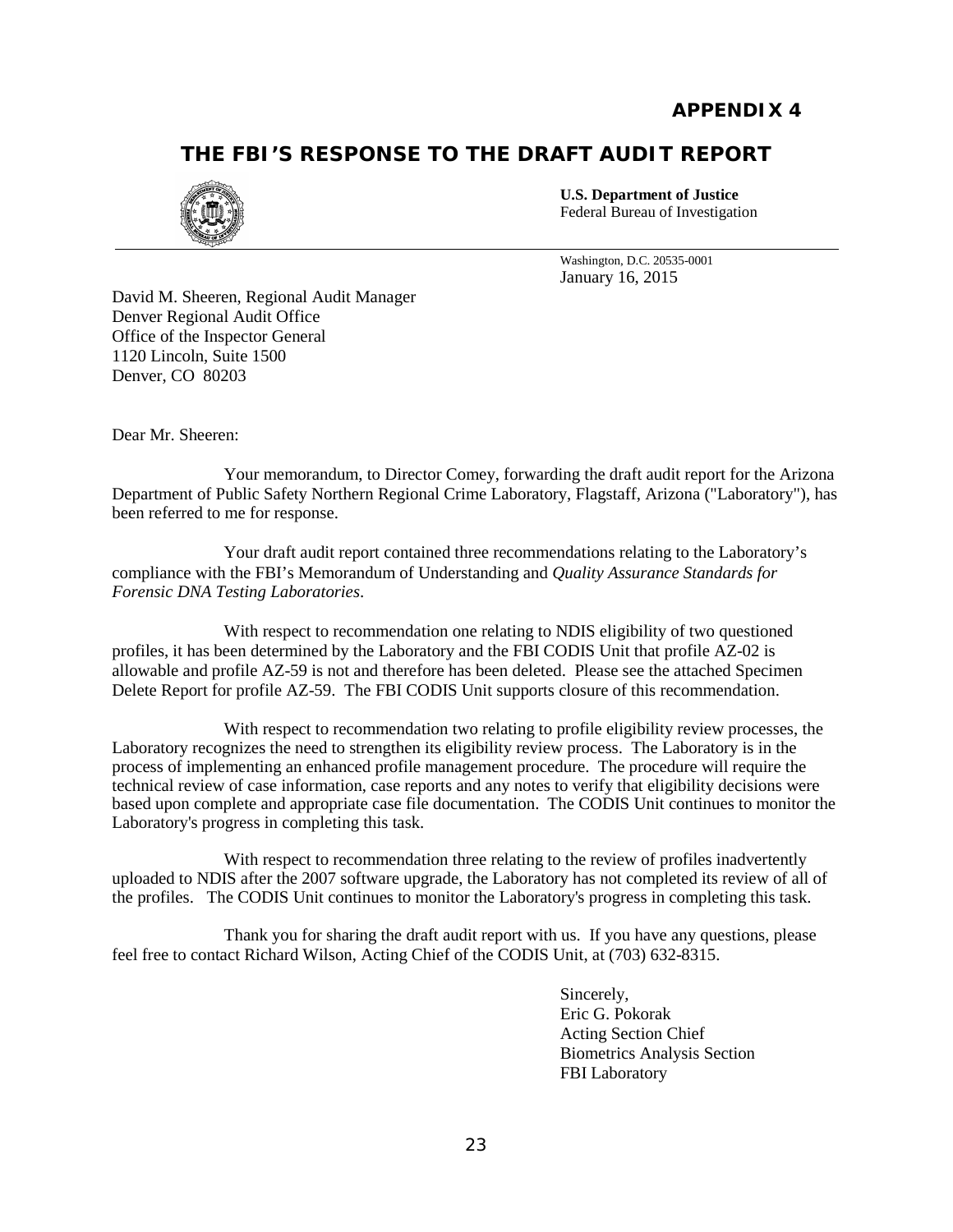## **APPENDIX 5**

# **OFFICE OF THE INSPECTOR GENERAL ANALYSIS AND SUMMARY OF ACTIONS NECESSARY TO CLOSE THE REPORT**

<span id="page-27-0"></span> incorporated as Appendix 3 of this final report, and the FBI's response is included as Appendix 4.<sup>14</sup> The following provides the OIG analysis of the responses and The OIG provided a draft of this audit report to the Arizona Department of Public Safety, Northern Regional Crime Laboratory (Laboratory) in Flagstaff, Arizona and to the Federal Bureau of Investigation (FBI). The Laboratory's response is summary of actions necessary to close the report.

#### **Recommendation:**

<span id="page-27-1"></span> $\overline{a}$ 

### **remaining questioned profiles. Recommendation: 1. Work with the Laboratory to determine NDIS eligibility for the two**

Closed. In response to our report, the Laboratory stated that it deleted one determination as to the profile remaining in the system. of the two profiles we found to be unallowable, profile AZ-59. The Laboratory also stated that it did not delete the second profile we found to be unallowable, AZ-02 and that it will work with the FBI to make a final

 recommendation. However, it concluded that profile AZ-59 was unallowable The FBI did not state in its response whether it agreed with this and confirmed that the Laboratory deleted the profile. The FBI also concluded that AZ-02 was allowable, and we obtained additional clarification from the FBI that linked the profile to the crime as clarified in the body of the report. As a result, we consider this recommendation to be closed.

## **determine a profile's eligibility prior to uploading it to NDIS. 2. Ensure that the Laboratory obtains sufficient information to**

Resolved. The Laboratory stated in its response that it has complied with with this recommendation, however it stated that the Laboratory is in the appropriate case file documentation. We determined that this proposed action will advance the resolution of the recommendation. As a result, this this recommendation. The FBI did not state in its response whether it agreed process of implementing an enhanced profile management procedure which will require the technical review of case information, case reports and any notes to verify that eligibility decisions were based upon complete and recommendation is resolved and can be closed when we receive

documents. <sup>14</sup> The Specimen Delete Reports for profile AZ-59, provided by both the Laboratory and the FBI were not appended to the final report because they are considered law enforcement sensitive documents. 24